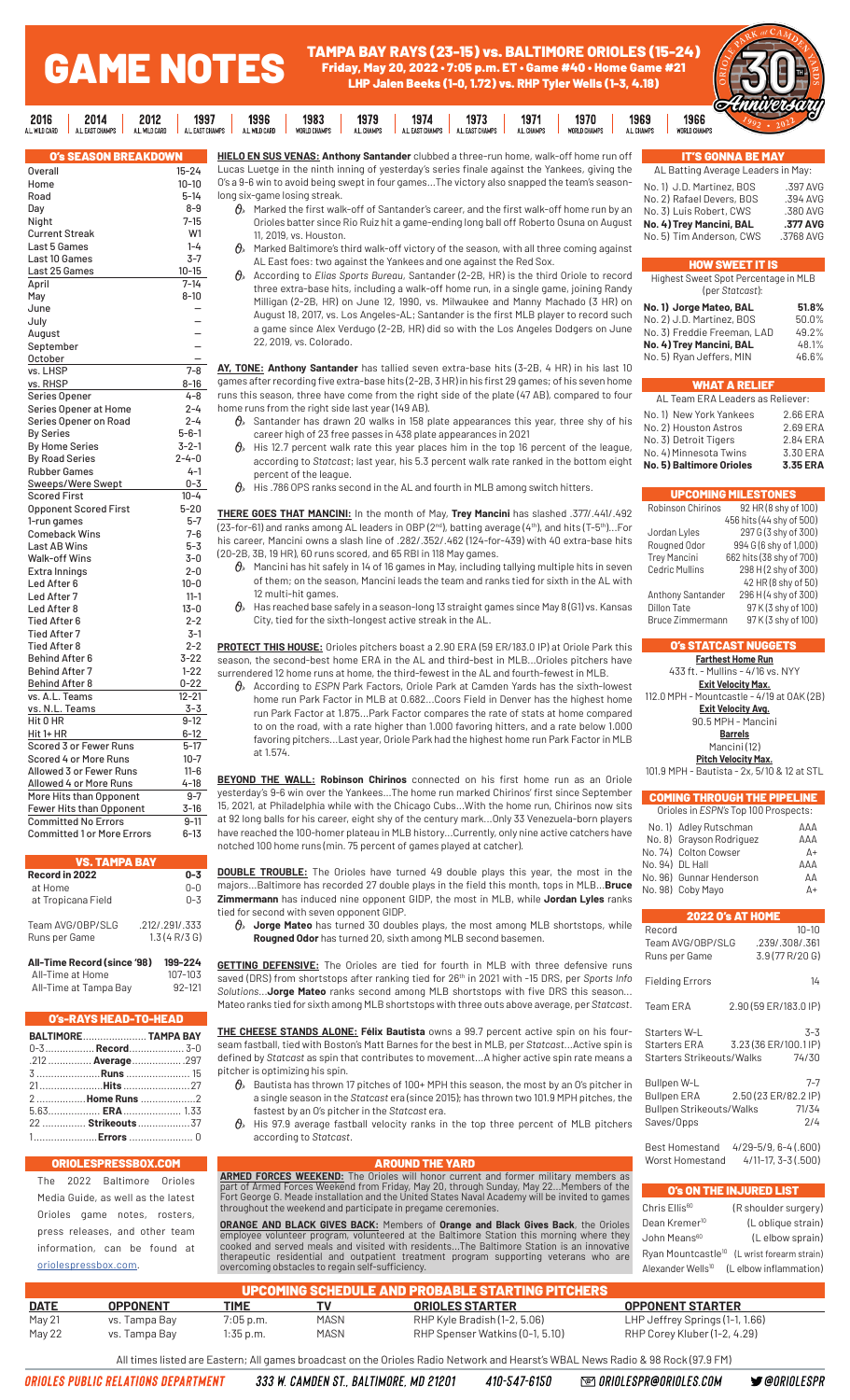# TONIGHT'S STARTING PITCHER



**#68 RHP TYLER WELLS**

**1-3, 4.18 ERA**

**HT:** 6-8 **WT:** 255 **DOB:** 8/26/94 **Age:** 27 **Bats: R** Throws: R

**QUICK HITS:** Making his eighth career start and his fourth at home. Last season, the right-hander went 2-3 with a 4.11 ERA (26 ER/57.0 IP) in 44 appearances; earned four saves in seven opportunities... Made his MLB debut on 4/4/21 at Boston, tossing a scoreless inning... Drafted by Minnesota in the 15<sup>th</sup> round of the 2016 First-Year Player Draft out of Cal State, San Bernardino before being selected by the Orioles in the Rule 5 Draft on 12/10/20.

**LAST TIME OUT:** Suffered the loss after allowing three runs on eight hits (one home run), walking none and striking out two across 4.0 innings in the Orioles 5-1 loss on 5/15 at DET...Became the first pitcher in Orioles history (since 1954) to not allow a walk in five straight starts.

**CAREER VS. TAMPA BAY:** Will be making his sixth career appearance (second start) against the Rays...Has pitched to an 0-1 record with a 7.04 ERA (6 ER/7.2 IP), striking out 14 compared to just two walks... Faced Tampa Bay on 4/10, allowing four runs on three hits (one home run), walking and striking out two across 1.2 innings, taking the loss.

AGAINST THE AL EAST: Is scheduled to make his 25<sup>th</sup> career appearance (fourth start) against an AL East foe...Has gone 1-3 with a 5.54 ERA (24 ER/39.0 IP) against the division...Is 1-2 with a 7.17 ERA (17 ER/21.1 IP) in 13 career appearances at home against the division.

**NO PLACE LIKE HOME:** Wells is 1-0 with a 1.20 ERA (2 ER/15.0 IP) in three starts at home this season...His home ERA ranks sixth in MLB and third in the AL (min. 15.0 IP)...Has posted a 4.66 ERA (25 ER/48.1 IP) in his career at Oriole Park.

**NO WALK IN THE PARK:** Wells is the only MLB starting pitcher with an active streak of at least five games without allowing a walk; is the only Oriole to achieve the feat (since 1954)...In 2021, Wells allowed just 12 walks, granting him a 1.89 walks-per-9-innings ratio and a 5.42 strikeout-to-walk ratio (K/BB), ranking tied for 16<sup>th</sup> and eighth among all AL pitchers, respectively (minimum 50.0 IP)...Wells' 5.42 K/BB ratio lead the team last year, and ranks third-best among all Orioles pitchers since 2002, trailing only Zack Britton (5.64, 2015) and Darren O'Day (5.86, 2015).

**WHIP IT GOOD:** Finished 2021 with a 0.91 WHIP, leading the team and ranking 10<sup>th</sup> in all of baseball (minimum 50.0 IP)....The righty's 0.91 WHIP is the best among Orioles pitchers since Zack Britton's 0.84 WHIP in 2016...Wells is just one of five pitchers in Orioles history to tally a WHIP of 0.91 or better (minimum 50.0 IP).

**2021 HIGHLIGHTS:** Wells pitched to a 4.11 ERA (26 ER/57.0 IP)...Made his MLB debut on 4/4, working 1.0 scoreless inning with one hit allowed against Boston...Threw 3.0 innings of relief on 6/2 against the Twins, leaving them scoreless while allowing just one hit...Pitched to a 1.26 ERA (2 ER/1.26 ERA) while earning two wins in June...Did not allow a run in August across his five outings and 4.2 innings pitched.

### 2022 & CAREER SPLITS

| 2022          |            |            |    |           |      |     |  |  | <b>CAREER</b> |            |      |           |           |                |  |  |
|---------------|------------|------------|----|-----------|------|-----|--|--|---------------|------------|------|-----------|-----------|----------------|--|--|
|               | W-L        | <b>ERA</b> |    | G/S       | IP   | ER  |  |  | W-L           | <b>ERA</b> | G/S  |           | IP        | ER             |  |  |
| Home          | $1 - 0$    | 1.20       |    | 3/3       | 15.0 | 2   |  |  | $3 - 3$       | 4.66       | 28/3 |           | 48.1      | 25             |  |  |
| Road          | $0 - 3$    | 7.62       |    | 4/4       | 13.0 | 11  |  |  | $0 - 3$       | 3.44       | 23/4 |           | 36.2      | 14             |  |  |
| Day           | $1 - 3$    | 6.40       |    | 4/4       | 14.0 | 10  |  |  | 1-4           | 5.08       | 15/4 |           | 28.1      | 16             |  |  |
| <b>Night</b>  | $0 - 0$    | 1.93       |    | 3/3       | 14.0 | 3   |  |  | $2 - 2$       | 3.65       | 36/2 |           | 56.2      | 23             |  |  |
|               | <b>AVG</b> | AB         | н  | <b>HR</b> | ВB   | SO. |  |  | <b>AVG</b>    | AB         | н    | <b>HR</b> | <b>BB</b> | S <sub>0</sub> |  |  |
| vs. Left      | .326       | 46         | 15 |           |      | 9   |  |  | .229          | 118        | 27   | 2         | 6         | 36             |  |  |
| vs. Right     | .258       | 62         | 16 | 3         | 3    | 10  |  |  | .222          | 198        | 44   | 11        | 10        | 48             |  |  |
| <b>TOTALS</b> | .287       | 108        | 31 | 4         | 4    | 19  |  |  | .225          | 316        | 71   | 13        | 16        | 84             |  |  |

| <b>RUN SUPPORT</b> | <b>PITCH TYPE</b><br>(via FanGraphs)    | <b>MISCELLANEOUS</b><br><b>2022 STATS</b> |
|--------------------|-----------------------------------------|-------------------------------------------|
| 0 Runs  3          | <b>Fastball</b> 42.9%                   | <b>WHIP</b> 1.25                          |
|                    | Changeup  20.8%                         |                                           |
|                    | <b>Curveball  4.4%</b>                  | <b>BB/9</b> 1.29                          |
| 3 Runs  -          | Slider  31.9%                           | <b>#P/IP</b> 16.1                         |
| 4 Runs  -          |                                         |                                           |
|                    | <b>Avg. Velocity (MPH)</b>              | <b>Opponents</b>                          |
|                    | <b>Fastball</b> 93.7                    |                                           |
| 7 Runs  -          | Changeup 86.9<br><b>Curveball  76.6</b> |                                           |
| 8 Runs  -          | <b>Slider </b> 83.7                     |                                           |
| 9 Runs  -          |                                         |                                           |
| 10+ Runs  -        |                                         |                                           |
| <b>Total</b> 11    |                                         |                                           |

 **RSA.......................**3.54

| <b>2022 HIGHS</b>                           | <b>CAREER HIGHS</b>                            |
|---------------------------------------------|------------------------------------------------|
| <b>Innings:</b> 6.0, 5/9 vs. KC             | $Innings: 6.0, 5/9$ vs. $KC$                   |
| <b>Hits:</b> 8, 5/15 at DET                 | <b>Hits:</b> $8.5/15/22$ at DET                |
| <b>Runs:</b> 4,4/10 at TB                   | <b>Runs:</b> 4, 2x, last: 4/10/22 at TB        |
| <b>Earned runs:</b> 4,4/10 at TB            | <b>Earned Runs:</b> 4, 2x, last: 4/10/22 at TB |
| <b>Strikeouts:</b> 4, 2x, last: 5/2 vs. MIN | <b>Strikeouts:</b> 6, 5/18/21 vs. TB           |
| <b>Walks:</b> 2, 2x, last: 4/16 vs. NYY     | <b>Walks:</b> 2, 2x, last: 4/16/22 vs. NYY     |
| <b>Home Runs:</b> 1, 4x, last: 5/15 at DET  | <b>Home Runs:</b> 1, 12x, last: 5/15/22 at DET |
| Winning Streak: 1, 5/9                      | Winning Streak: 2, 6/2/21-6/18/21              |
| <b>Losing Streak: 2, 4/10-4/21</b>          | Losing Streak: 4, 9/11/21-5/2/22               |
| <b>Shortest Start:</b> 1.2 IP, 4/10 at TB   | <b>Shortest Start:</b> 1.2 IP, 4/10/22 at TB   |
| Pitches Thrown: 75, 5/9 vs. KC              | <b>Pitches Thrown: 75, 5/9 vs. KC</b>          |
| Low-Hit CG: —                               | $Low-Hit CG: -$                                |
|                                             |                                                |
|                                             |                                                |

|               | <b>WELLS vs. TB</b> |                |          |          |            |               | <b>BEEKS vs. BAL</b> |    |          |              |              |
|---------------|---------------------|----------------|----------|----------|------------|---------------|----------------------|----|----------|--------------|--------------|
| <b>PLAYER</b> | <b>AVG</b>          | AB             | н        | HR       | <b>RBI</b> | <b>PLAYER</b> | <b>AVG</b>           | AB | н        |              | HR RBI       |
| Arozarena     | .000.               | 5              | $\Omega$ | 0        | $\Omega$   | Bemboom       | $\overline{a}$       |    |          |              |              |
| Brujan        |                     |                |          |          |            | Chirinos      | .333                 | 3  | 1        | <sup>n</sup> | <sup>0</sup> |
| Choi          | .000.               | $\mathcal{P}$  | $\Omega$ | $\Omega$ | $\Omega$   | Hays          | .500                 | 2  |          | U            | U            |
| Diaz          | .000                | 2              | U        | U        | 0          | Mancini       | .714                 | 7  | 5        | U            | <sup>n</sup> |
| Franco        | 1.000               | 1              |          | $\Omega$ | $\Omega$   | Mateo         |                      |    |          |              |              |
| Kiermaier     |                     |                |          |          |            | McKenna       | .000.                |    | $\Omega$ | U            | <sup>n</sup> |
| Mejia         | .000.               | $\overline{2}$ | $\Omega$ | $\Omega$ | $\Omega$   | Mullins       | .250                 | 4  |          | Λ            | U            |
| Paredes       |                     |                |          |          |            | <b>Nevin</b>  |                      |    |          |              |              |
| Phillips      | .000                | 1              | $\Omega$ | $\Omega$ | $\Omega$   | Odor          | .500                 | 2  |          | U            | U            |
| Ramirez       | .500                | 2              |          | U        | U          | Owings        | .000.                | 5  | 0        | U            | <sup>n</sup> |
| Walls         | .000.               | 1              | $\Omega$ | $\Omega$ | $\Omega$   | Santander     | .750                 | 4  | 3        |              | 2            |
| Zunino        | .500                | 2              | 1        |          | 3          | Urías         | .000                 |    | $\Omega$ | Ŋ            | U            |
|               |                     |                |          |          |            |               |                      |    |          |              |              |

 $\begin{bmatrix} 0 \\ 0 \\ 0 \end{bmatrix}$ 

|        | <b>WELLS' 2022 GAMES</b> |              |                  |            |      |    |    |    |    |    |    |            |            |                                             |
|--------|--------------------------|--------------|------------------|------------|------|----|----|----|----|----|----|------------|------------|---------------------------------------------|
| DATE   | <b>OPP</b>               | <b>SCORE</b> | <b>WHEN LEFT</b> | <b>DEC</b> | -IP  | н  |    | ER | BB |    | ΗR | <b>PIT</b> | <b>STR</b> | <b>NOTES</b>                                |
| 4/10   | at TB                    | $0 - 8$      | 0-4              |            | .2   |    |    | 4  |    |    |    | 54         | 32         | First career start                          |
| 4/16   | vs. NYY                  | $2 - 5$      | $2 - 0$          | ND         | 4.0  |    |    | 0  |    |    |    | 64         | 43         | First scoreless start                       |
| 4/21   | at OAK                   | $4 - 6$      | $0 - 2$          |            |      |    |    |    |    |    |    | 54         | 37         | Career-high hits                            |
| 4/27   | at NYY                   | $2 - 5$      | $2 - 2$          | ND         | 5.0  |    |    |    |    | 4  |    | 72         | 44         | Career-high innings pitched                 |
| 5/2    | vs. MIN                  | $1 - 2$      | 1-1              | ND         | 5.0  |    |    |    |    | 4  |    | 62         | 46         | First career start against Minnesota        |
| 5/9    | vs. KC                   | $6-1$        | $6-1$            | W          | 6.0  | b  |    |    |    |    |    | 75         | 54         | First career quality start                  |
| 5/15   | at DET                   | $I - b$      | $0 - 3$          |            | 4.0  |    |    |    |    |    |    |            | 49         | Fifth straight start without issuing a walk |
| TOTALS |                          |              |                  | 1-3        | 28.0 | 31 | 13 | 13 | 4  | 19 | 4  | 452        | 305 (67%)  |                                             |
|        |                          |              |                  |            |      |    |    |    |    |    |    |            |            |                                             |

### TOMORROW'S STARTER - KYLE BRADISH (1-2, 5.06 ERA)

Bradish is scheduled to make his fifth career start and first against Tampa Bay tomorrow...Suffered the loss his last time out, allowing four runs on eight hits (one home run), walking three and striking out six across 4.1 innings in the Orioles 6-2 loss to the Yankees on Monday...He earned his first career win on 5/10 at St. Louis and struck out a career-high 11...In his Major League debut on 4/29 vs. Boston, Bradish was dealt the loss after allowing three runs (two earned) on five hits (one home run) with one walk and two strikeouts in 6.0 innings...Retired the final 10 batters he faced, as well as 13 of the last 14...Became the first Oriole to record a quality start in his MLB debut since Dean Kremer did so against New York-AL on 9/6/20...Punched out Trevor Story on a wild pitch in the first inning for his first career strikeout...Went 2-0 with a 1.20 (2 ER/15.0 IP) and 17 strikeouts in three starts with Triple-A Norfolk prior to being recalled...Named the International League Pitcher of the Week for the week of 4/11-17 after going 1-0 with a 1.00 ERA (1 ER/9.0 IP) in two starts.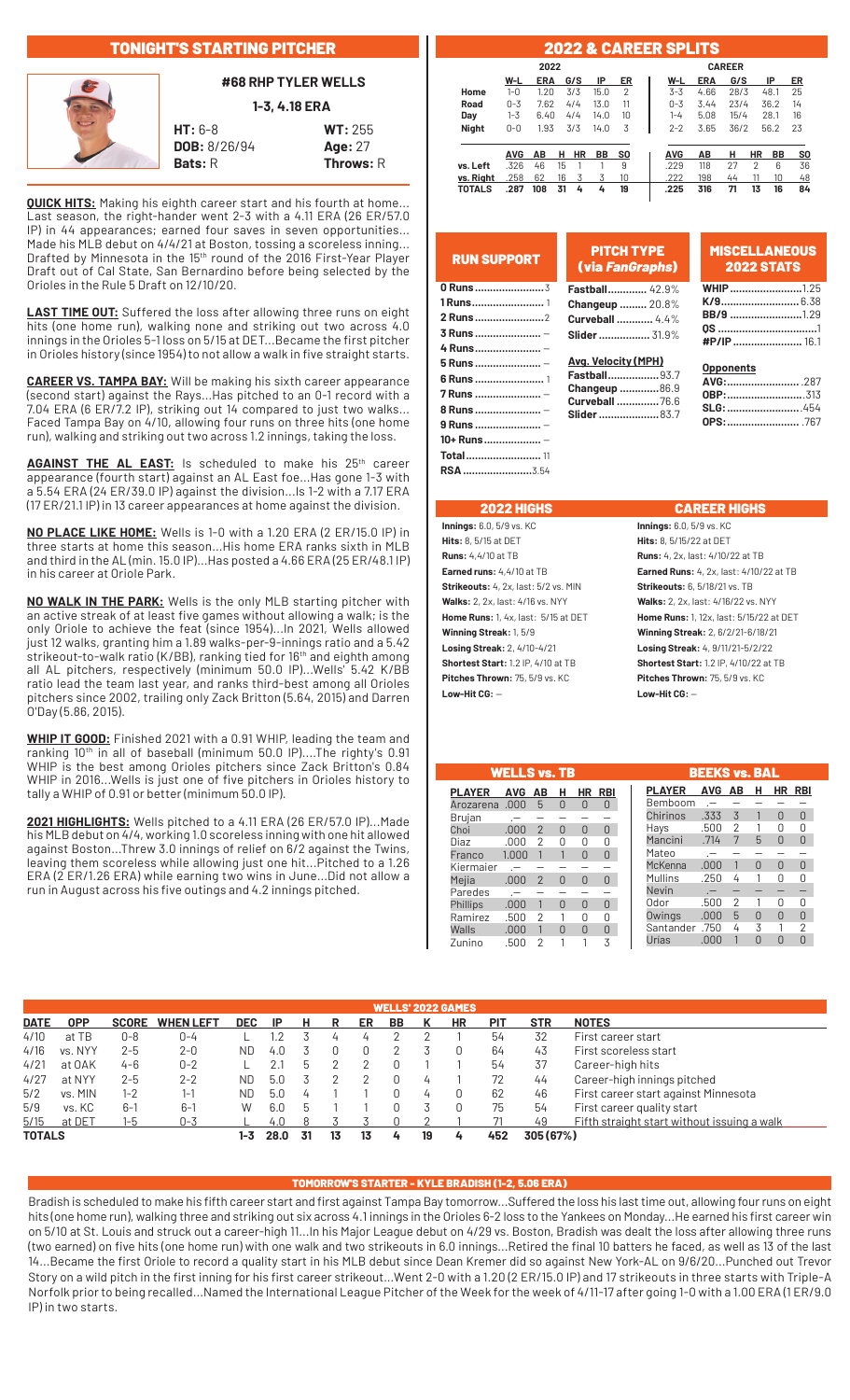# BIRDS IN THE BULLPEN



| <b>PITCHER</b>     | <b>LAST OUTING</b> | (Dec.)    | -IP           |     |          | ER | BB.    |          | <b>RETIRED/1<sup>st</sup> BF (as RP)</b> | <b>IR/SCORED</b> | <b>SAVES/OPP</b> | <b>INNINGS-HIGH</b>          | <b>STRIKEOUTS-HIGH</b>          |
|--------------------|--------------------|-----------|---------------|-----|----------|----|--------|----------|------------------------------------------|------------------|------------------|------------------------------|---------------------------------|
| Akin               | 5/16 vs. NYY       | ND.       | 3.2           |     |          |    |        |          | 9/10                                     | 2/0              | $-/-$            | 3.2 (5/16 vs. NYY)           | 4 (5/12 at STL)                 |
| Baker              | 5/19 vs. NYY       | <b>ND</b> | $1.0^{\circ}$ |     |          |    |        |          | 9/13                                     | 7/3              | $-/-$            | 2.1(5/12 at STL-GS)          | 3(2x, last: 5/12 at STL-GS)     |
| Bautista           | 5/19 vs. NYY       | W         | 0.1           |     |          |    |        |          | 12/17                                    | 12/2             | 2/2              | $1.2$ (5/2 vs. MIN)          | 2 (6x, last: 5/9 vs, KC)        |
| Gillaspie          | 5/17 vs. NYY       | <b>ND</b> | 2.0           |     | $\Omega$ |    | $\cap$ |          | 1/1                                      | $-/-$            | $-/-$            | $2.0(5/17$ vs. NYY)          | $1(5/17 \text{ vs. } NYY)$      |
| Krehbiel           | 5/19 vs. NYY       | н         | 0.2           |     |          |    |        |          | 11/17                                    | 7/0              | $-/-$            | 2.0 (2x, last: 5/15 at DET)  | 2 (2x, last: 4/21 at OAK)       |
| López              | 5/19 vs. NYY       | <b>BS</b> | 1.0           |     |          |    |        |          | 12/17                                    | 6/2              | 4/6              | 2.0 (2x, last: 4/30 vs. BOS) | 3(2x, last: 5/19 vs. NYY)       |
| Pérez              | 5/18 vs. NYY       | <b>ND</b> | 0.1           |     |          |    |        |          | 8/14                                     | 7/2              | $-/-$            | $2.0(5/4$ vs. MIN)           | 2(4/8atTB)                      |
| Tate               | 5/19 vs. NYY       | H.        | $1.0^{\circ}$ |     |          |    | $\Box$ | $\Omega$ | 12/17                                    | 5/1              | 1/1              | 2.0 (2x, last: 5/4 vs, MIN)  | 2(3x, last: 5/8 vs. KC[G2])     |
| Vespi              | <b>MLB DEBUT</b>   |           |               |     |          |    |        |          | $-1$                                     | $-/-$            | $-/-$            |                              |                                 |
| <b>2022 TOTALS</b> | <b>3.35 ERA</b>    | $9-12$    | 158.2         | 131 | 68       | 59 | 64     | 145      | 90/136                                   | 73/21            | 7/9              | 3.2 (Akin. 5/16 vs. NYY)     | 4 (2x. last: Akin. 5/12 at STL) |

- 45 KEEGAN AKIN LHP 1-0 1.46 ERA 7.30 K/9 10 G<br>
<u>vs. ALL: .165 (14-for-85) vs. LHB: .125 (4-for-32) vs. RHB: .189 (10-for-53)</u><br>  $\theta$ , Threw a season-high 3.2 scorelass innings in big last such as 199 (10-for-55) **vs. ALL:** .165 (14-for-85) **vs. LHB:** .125 (4-for-32) **vs. RHB:** .189 (10-for-53)  $\vartheta$  Threw a season-high 3.2 scoreless innings in his last outing on 5/16 vs. NYY; allowed just two runners to reach (H, BB), while striking out three
- $\theta$ <sup>\*</sup> Has thrown 2.0-or-more innings in each of his outings this year; is one of two relievers in O's history to throw 2.0-or-more innings in 10 outings to start a season, joining Jimmy Haynes who did so in 10-straight appearances in 1996
- $\mathcal{O}_{\mathcal{P}}$  Akin's 10 appearances of 2.0-or-more innings lead all MLB pitchers
- $\theta$  His 24.2 innings pitched are the second-most among all Major League relievers
- $\theta$  Has allowed one-or-fewer hits in seven of his 10 outings; has not allowed a hit to a lefthanded batter since Rafael Devers on 4/29 and has not allowed an extra-base hit to a lefty since Christian Yelich on 4/12
- $\theta$  His 22 TB allowed are the second-fewest among all American League relievers (min. 20 IP)
- His 0.77 WHIP ranks sixth-lowest among Major League pitchers (min. 20 IP)
- $\theta$  His 1.46 ERA (4 ER/24.2 IP) is seventh among MLB relievers and fifth in the AL (min. 19 IP)  $\theta_{\ast}$  Has thrown 254 of 348 (73.0%) pitches for strikes; second best strike% in MLB and best
- among relievers (min. 250 pitches)
- $\theta$ » Eight of his 10 outings this year have been scoreless
- $\vartheta_{\!s}\!$  Induced 10 swings and misses on 31 pitches (27 strikes) on 4/9 at TB, the highest swinging strike percentage (32.3%) of his career

### 43 • BRYAN BAKER • RHP 1-1 • 4.20 ERA • 10.20 K/9 • 14 G/1 GS<br>
vs. ALL: .263 (15-for-57) vs. LHB: .222 (4-for-18) vs. RHB: .282 (11-for-39)<br>  $\theta$ , Entered with runners on first and second with pobody out in the state is t **vs. ALL:** .263 (15-for-57) **vs. LHB:** .222 (4-for-18) **vs. RHB:** .282 (11-for-39)

- Entered with runners on first and second with nobody out in the sixth inning 5/19 vs. NYY; issued a walk to Giancarlo Stanton, then struck out Gleyber Torres and Aaron Hicks, before Isiah Kiner-Falefa hit a go-ahead two-run single; got a pop out to end the inning  $\hat{\theta}_s$  Made his first career MLB start on 5/12 at STL; threw 2.1 scoreless innings, allowing just
- one hit while striking out three and walking none
- Recorded new career-highs in innings pitched (2.1) and pitches (31) in his start on 5/12; marked his first professional start since 5/2/17, while with Single-A Asheville in Colorado's organization
- $\theta$  Threw 0.2 scoreless innings on 5/5 vs. MIN; issued his second walk of the year for his only base runner of the night
- $\theta$  Has recorded a strikeout in nine of his 13 outings this year, including multiple strikeouts in four of those; his 9.64 K/9 ranks third among O's pitchers
- $\theta$ » Has issued just three walks this year (5.3 BB%)  $\theta$  Has allowed one-or-fewer hits in nine of his 14 career outings; including eight of his 13 appearances in 2022
- $\theta$  Earned his first career win on 4/23 at LAA (1.0 IP, 2 H, 2 ER, HR, K); gave up his first career home run to Brandon Marsh, a two-run shot in the sixth inning

# 74 • FÉLIX BAUTISTA • RHP 1-1 • 2 SV • 2.81 ERA • 10.13 K/9 • 17 G<br>vs. ALL: .228 (13-for-57) vs. LHB: .217 (5-for-23) vs. RHB: .235 (8-for-34)<br> $\theta$ , Earned his first MLB win in his last outles on E40 us. New York, 235 (8-

- **vs. ALL:** .228 (13-for-57) **vs. LHB:** .217 (5-for-23) **vs. RHB:** .235 (8-for-34)  $\vartheta$  Earned his first MLB win in his last outing on 5/19 vs. NYY; replaced Jorge López in the ninth inning of a tie game with runners on first and second; issued a walk to Joey Gallo, loading the bases, before getting Giancarlo Stanton to line out
- $\partial\!\!\!/_s\!\!\!/$  Allowed a season-high-tying two runs, both solo home runs, in 1.0 innings on 5/16 vs. NYY; his two runs allowed snapped a six-game scoreless streak dating back to 4/30 vs. BOS
- $\mathcal{O}_k$  Earned his second save of the season on 5/12 at STL; threw 1.1 innings and a seasonhigh-tying 24 pitches
- $\theta$  Recorded a strikeout in six of his last eight outings, including multiple in three of those
- $\theta$ <sup>\*</sup> Is holding opposing batters to .043/.179/.043 (1-23) with seven strikeouts with runners on base and has not allowed a hit with RISP (0-12)
- $\theta$  Has thrown 17 pitches of 100+ MPH this season, the most by an O's pitcher in a single season in the *Statcast* era (since 2015)
- $\partial\!\!\!/_s$  Threw 100.1 MPH on 4/24 at LAA becoming the first O's pitcher to hit the century mark this season; marked the 15th time in the *Statcast* era (since 2015) that an O's pitcher hit at least 100 MPH, and the first time since Tanner Scott on 5/14/21
- $\mathcal{O}_{\mathcal{P}}$  His 98.0 average fastball velocity ranks in the top three percent of MLB pitchers according to *Statcast*
- $\hat{\theta}_s$  Bautista's 99.7 percent four-seam fastball active spin is tied for the best in MLB, per *Statcast*; active spin refers to spin that contributes to movement
- $\mathcal{O}_{\mathcal{P}}$  Struck out Wander Franco for his first career strikeout on 4/10 at TB

# **71 • LOGAN GILLASPIE • RHP 0-0 • 0.00 ERA • 4.50 K/9 • 1 G**<br>vs. ALL: .333 (3-for-9) vs. LHB: .000 (0-for-2) vs. RHB: .429 (3-for-7<br> $\theta$ , Made his MLB debut 5/17 vs. NYY (2 0 IP 3 H K) struck out Kula Uncolnity: 429 (3-fo

- **vs. ALL:** .333 (3-for-9) **vs. LHB:** .000 (0-for-2) **vs. RHB:** .429 (3-for-7)  $\theta$  Made his MLB debut 5/17 vs. NYY (2.0 IP, 3 H, K); struck out Kyle Higashioka looking for his first big league punch out; recalled from Triple-A Norfolk prior to the game
- $\hat{\theta}_*$  Appeared in nine games between Double-A Bowie and Triple-A Norfolk this year, going 2-1 with a 3.14 ERA (5 ER/14.1 IP) with 12 hits, four walks, one hit batter, and 17 strikeouts
- $\theta$ <sup>\*</sup> Promoted to Triple-A Norfolk on 5/4 and made three appearances with the Tides, pitching to a 1-1 record with a 2.84 ERA (2 ER/6.1 IP)
- $\mathcal{O}_{\mathbb{A}}$  Of his 10 combined MiLB and MLB appearances, four have been 2.0+ IP, and six more than  $1.0$  IP
- $\theta$  Was a non-roster invite to O's Spring Training in 2022
- $\mathcal{B}_k$  Began his professional career in Independent ball

# 34 • JOEY KREHBIEL • RHP 1-3 • 3.24 ERA • 5.94 K/9 • 17 G<br>vs. ALL: .203(12-for-59) vs. LHB: .190 (4-for-21) vs. RHB: .211 (8-for-38)<br> $\delta_{\lambda}$  Started the eighth inning in bis last outlog 5.40 vs. NMC 1004 **vs. ALL:** .203 (12-for-59) **vs. LHB:** .190 (4-for-21) **vs. RHB:** .211 (8-for-38)

- $\partial\!\!\!/_s$  Started the eighth inning in his last outing 5/19 vs. NYY; struck out Anthony Rizzo, issued a walk to Giancarlo Stanton, and got Gleyber Torres to pop out before exiting in favor of Jorge López, who stranded the runner with a strikeout
- $\hat{\theta}_s$  Tied for team lead with 17 appearances (Bautista, López, Tate)<br> $\hat{\theta}_s$  Allowed game-tying solo homer to Aaron Judge on 5/17 vs. N)
- Allowed game-tying solo homer to Aaron Judge on 5/17 vs. NYY
- $\theta$ <sup>\*</sup> Tossed a career-high-tying 2.0 innings on 5/15 at DET, striking out one
- $\theta$ » Has stranded all seven of his inherited runners this season
- $\theta$  Opposing batters are batting .167 (4-24) with runners on and .167 (2-12) with RISP

### 48 • JORGE LÓPEZ • RHP 3-2 • 4 SV • 1.42 ERA • 9.47 K/9 • 17 G<br>
VS. ALL: .152 (10-for-66) vs. LHB: .087 (2-for-23) vs. RHB: .186 (8-for-43)<br>  $\frac{1}{9}$  Was charged with a higher same in his last outing 5/10 vs. NWY 51**vs. ALL:** .152 (10-for-66) **vs. LHB:** .087 (2-for-23) **vs. RHB:** .186 (8-for-43)

- $\partial\!\!\!/_s\!\!\!~$  Was charged with a blown save in his last outing 5/19 vs. NYY, his second this season; entered with one on and two outs in the eighth inning and struck out Aaron Hicks; issued a leadoff walk in the ninth to Isiah Kiner-Falefa, who later scored on a DJ LeMahieu bloop single to right field; walked Aaron Judge before Félix Bautista stranded both
- $\theta$  12 of his 14 outings since 4/15 have been scoreless; has not allowed more than two runs in an outing; has surrendered more than one earned run just once (4/13 vs. MIL)
- $\theta$ <sup>\*</sup> Ranks in the 99<sup>th</sup> percentile in hard hit percentage (18.8%), 97<sup>th</sup> percentile in xSLG (.271), 94th percentile in xBA (.189), and 96th percentile in barrel percentage (2.1%)  $\theta$  Placed on the Bereavement List 5/10; reinstated 5/13
- $\theta$  Recorded a save in three straight outings (4/20-23); had just one career save entering
- this year  $\hat{\theta}_k$  Has pitched in the ninth inning or later in 14 of his 17 appearances this year, surpassing
- his single-season career-high seven outings in the ninth inning or later, set in 2018  $\theta$  Recorded multiple strikeouts in a career-high five-straight relief outings (4/15-23)
- $\theta$  12 of his 17 appearances this year have come in high-leverage situations, according to *Baseball Reference*

# **3 • CIONEL PÉREZ • LHP 1-0 • 0.82 ERA • 9.82 K/9 • 14 G<br>ALL: .289 (11-for-38) ss. LHB: .294 (5-for-17) ss. RHB: .286 (6-for-21)**

- **vs. ALL:** .289 (11-for-38) Struck out Anthony Rizzo for the final out in the eighth on 5/18 vs. NYY (0.1 IP)
- $\theta$ » Allowed his first run of the year on a home run to Dylan Carlson on 5/12 at STL (1.0 IP, H, ER, HR, K, HBP); marked the first time he allowed a run and home run since 7/18/21; went a career-high 13 outings between allowing MLB runs
- $\hat{\theta}_k$  Did not allowed a run in his first 11 outings (9.1 IP) to begin his O's career; is one of three pitchers to work 11 scoreless outings to start their stint with the franchise, along with Donnie Hart (2016) and Will Ohman (2010)
- $\theta$ <sup>s</sup> Threw a season-high 2.0 scoreless innings on 5/4 vs. MIN; marked his longest outing since 7/18/21 while with CIN; just the seventh time in his career throwing 2.0-or-more innings
- $\bm{\theta}_{k-}$  Is one of seven AL relievers with at least 14 appearances and no more than one earned run allowed this season
- Recorded multiple strikeouts on 4/8 at TB; marked the seventh time in his career recording multiple strikeouts in 1.0 inning-or-fewer

### 55 • DILLON TATE • RHP 0-2 • 1 SV • 2.33 ERA • 6.52 K/9 • 17 G **vs. ALL:** .194 (14-for-70) **vs. LHB:** .250 (6-for-24) **vs. RHB:** .174 (8-for-46)

- $\partial\!\!\!/_s$  Threw a scoreless seventh inning in his last outing 5/19 vs. NYY; surrendered a leadoff single to Marwin Gonzalez before a foul out by DJ LeMahieu and a double play by Aaron Judge
- $\mathcal{O}_{\mathcal{P}}$  Earned his team leading fifth hold on 5/12 at STL (1.0 IP, H, K)
- $\partial\!\!\!/_s\!\!\!/$  Allowed his first home run of the year to Brendan Donovan to lead off the ninth on 5/10 at STL; allowed two batters reach with two outs before exiting in favor of Félix Bautista
- $\theta$  Has not allowed a run in 12 of his 16 appearances this year  $\theta$  Made his 100<sup>th</sup> career appearance on 4/30 vs. BOS; threw 0.2 scoreless innings, retiring
- Kiké Hernández and Christian Arroyo According to *Statcast*, his 84.6 MPH average exit velocity ranks in the top four percent
- of the league  $\mathcal{O}_{\lambda}$  10 of his 16 appearances this year have come in high leverage situations, according to *Baseball Reference*
- Threw 1.2 innings-or-more in back-to-back outings (4/13-15) for the first time since doing so in four-straight outings from 6/27-7/6/21

# Tied for team lead with 16 appearances

- **79 NICK VESPI LHP**<br> **VS. LHB:**  $--$ <br> **VS. LHB:**  $--$ <br> **VS. Had his contract selected from Triple-A Norfolk on 5/17; his first appearance will be h<br>
<b>MLB DEBUT vs. ALL:** .--- **vs. LHB:** .--- **vs. RHB:** .--- Had his contract selected from Triple-A Norfolk on 5/17; his first appearance will be his Major League debut
- $\hat{\theta}_s$  is 0-1 with four saves and a 0.00 ERA (0 ER/14.1 IP) with six hits, three runs, one hit batter, three walks, and 21 strikeouts in 12 appearances with Triple-A Norfolk this year
- $\partial\!\!\!/_s\!\!\!/$  Has recorded multiple strikeouts in eight of his 12 outings this year, and at least one strikeout in 11 of those appearances; pitching to a 13.19 K/9 at Triple-A
- $\partial\!\!\!/_s\!\!\!/$  Has thrown at least 1.0 innings in 11 of his 12 outings this year; threw a season-high 2.1 innings on 4/7 vs. CLT
- $\theta$  Was a non-roster invite to O's Spring Training in 2022
- Pitched for the Arizona Fall League Champions Mesa Solar Sox in 2021; named to the AFL East Fall Stars team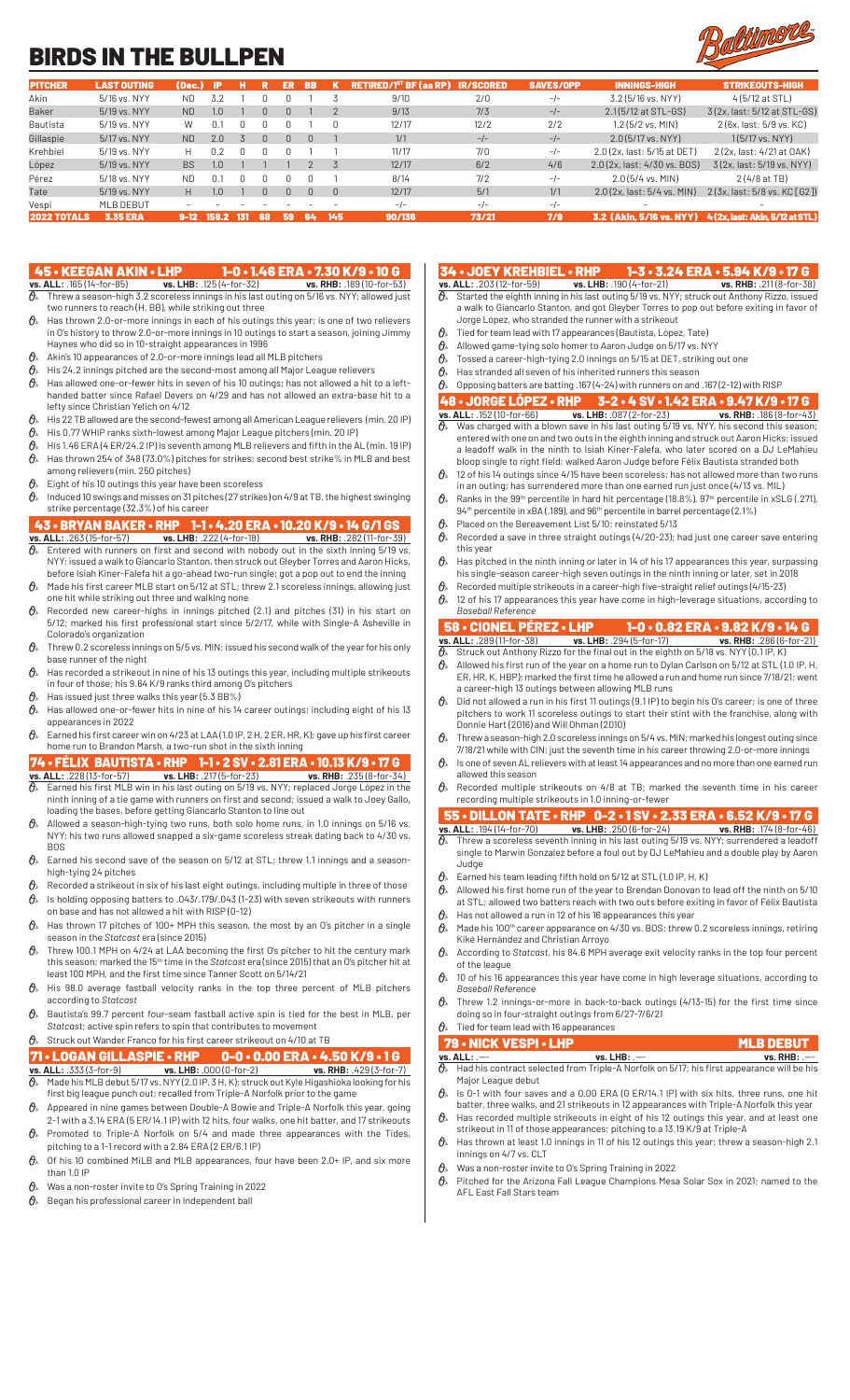

### 37 • ANTHONY BEMBOOM • C (L) .118/.211/.216 • 1 HR • 1 RBI<br>Current Streak: 0-for-last-8; since 5/12 2021 High: 36 (3x, last: 4/25-5/29; 3-11) **2021 High:** 3G (3x, last: 4/25-5/29; 3-11)<br>**NYY Series**: 2G, 0-6, K **Last Game**:  $0-3$ ;  $5/18$  vs. NYY  $\theta_s$  Hit his first home run as a Hit his first home run as an Oriole on 5/12 at STL and first since 9/23/20 at SD with LAA  $\theta$  Snapped an 0-for-15 stretch with a bunt single leading off the seventh inning 4/23 at LAA; sparked a three-run frame as the O's rallied from down 4-2; later doubled in the eighth  $\theta$ » Appeared on his first career Opening Day roster  $\theta$ <sup>\*</sup> Made his Orioles debut 4/10 at TB, batting ninth at catcher  $\theta$  Signed to a Minor League contract with an invitation to Spring Training on 3/13/22 23 • ROBINSON CHIRINOS • C (R) .147/.264/.227 • 1 HR • 6 RBI **Current Streak**: 2G (2-5; since 5/11) **2022 High**: 3G (4/19-24; 4-12) **Last Game**: 1-4, HR, 2 RBI, R, 2 K **NYY Series**: 3G, 2GS, 2-8, HR, 2 RBI, R, 4 K  $\vartheta$  Hit his first home run of the season yesterday in the second inning, a two-run blast off Jordan Montgomery to tie the game  $\theta$  Snapped an 0-for-21 skid with a single in the eighth inning on 5/8 vs. KC (G2); is 3-41 with five walks and 16 strikeouts in 14 games since April 26  $\mathcal{O}_n$  Reached on a walk-off fielder's choice after bunting with two runners on 4/30 vs. BOS; Jorge Mateo scored from second after Hirokazu Sawamura threw the ball into left field  $\theta$ » Had his on-base streak snapped 4/27 at NYY; had reached base safely in six straight games since 4/15, his longest on-base streak since also reaching in six from 9/12-25/19 w/HOU  $\theta$  At 37 years, 349 days, he is the oldest player on the O's; is third-oldest catcher in MLB this season (Yadier Molina, 39-311, STL; Kurt Suzuki, 38-228, LAA) **21 • AUSTIN HAYS • OF (R) .287/.359/.442 • 3 HR • 13 RBI**<br>Current Streak: 0-4; since 5/19 2022 High: 66 (5/3-9; 12-21) **Current Streak**: 0-4; since 5/19 **Last Game**: 0-4, R, BB, K **NYY Series**: 3GS, 3-12, 2 2B, RBI, R, BB, K  $\vartheta_{\!s}\;$  Snapped his 0-for-18 skid since 5/9 with a double in the first inning of 5/18 vs. NYY; finished 3-for-4 with a double, a run scored, and one RBI  $\theta_{\ell}$  Slashing .341/.408/.527 (31-for-91) with three home runs and eight doubles against righthanded pitchers; his .341 average against righties is tied for the third-best in the AL and tied for sixth-best in MLB  $\theta$  Reached base safely in 12 of 14 plate appearances (9 H, 2 BB, HBP) from the sixth inning on 5/5 vs. MIN to the seventh inning on 5/9 vs. KC; reached safely in nine straight plate appearances (7 H, 2 BB) from 5/5-8 (G2), the first Oriole to do so since Cedric Mullins (11 straight, 6/4-6/21)  $\vartheta$  Reached safely a career-high five times (4 H, BB) on 5/8 vs. KC (G1); one of four players in MLB this year with multiple 4+ hit games, and the only player in the AL  $\theta$  Ranks second on the O's with 11 multi-hit games, tied for 12<sup>th</sup> in the AL; seven such games have come since 4/28  $\mathcal{O}_{\mathbb{A}}$  Set career-highs with four hits and three doubles on 4/29 at NYY (4-5, 3 2B, RBI, R) 16 • TREY MANCINI • INF/OF (R) .292/.349/.394 • 3 HR • 14 RBI **Current Streak**: 3G (5-13; since 5/17) **2022 High**: 9G (5/8 [G1]-5/15;13-34) **Last Game**: 2-5, R, K **NYY Series**: 4GS, 5-16, 2B, RBI, BB, 2 R, 4 K  $\partial\!\!\!/_s\!\!\!~$  Has reached base safely in a season-long 13 straight games since 5/8 (G1) vs. KC, tied for the sixth-longest active streak in the AL  $\mathcal{O}_{\!\!s}\!$  Since returning from a minor rib injury on 5/3, he is batting .377/.441/.492 (23-61) with one double, two home runs, six RBI, and eight runs scored; his 23 hits are tied for third in MLB, and his .377 AVG and .441 OBP are fourth in MLB over that stretch  $\theta$ » Has hit safely in 14 of 16 games this month  $\theta$  Ranks in the top seven percent of MLB with a .318 expected batting average and the top 13 percent with a .551 expected slugging  $\theta$ <sup>s</sup> Ranks fourth in MLB with a 48.1 sweet spot percentage, according to Statcast; sweet spot percentage is a metric used to measure quality of contact; also ranks in the top 14 percent of MLB in hard hit percentage, which is percent of balls put in play 95 MPH or harder  $\theta$  Snapped a season-high nine game hitting streak on 5/16; hit safely from 5/8-15, batting .382/.462/.559 (13-34) with two home runs, four RBI, four runs scored, three walks ,and two hit by pitches; has a hit in 14 of 16 games in May  $\theta$  Matched a season-high with three hits on 5/9 vs. KC (2x, last: 5/4 vs. MIN); hit .393 (11-for-28) in seven games during the 10-game homestand from 4/29-5/9  $\theta$  His 12 multi-hit games lead the team and rank tied for sixth in the AL; seven have come this month and he's recorded nine since 4/24 3 • JORGE MATEO • INF (R) .237/.274/.364 • 2 HR • 9 RBI **Current:** 1G (1-3; since 5/19) **Last Game:** 1-3, RBI, R, 2 K, SB<br> $\theta$ <sub>2</sub> Stole his 11th boos **LAST BRIG BARBI, R, 3 K, AT SERIES: 2GS, 1-6, RBI, R, 3 K** Stole his 11<sup>th</sup> base of the season yesterday, tied for the MLB lead with Seattle's Julio Rodríguez; has been caught once in 12 attempts this season  $\theta$  Returned to the lineup 5/18 vs. NYY after missing two games with rib cage soreness after colliding with first baseman Spencer Torkelson 5/15 at DET  $\theta$ » Had a season-long nine-game hitting streak from 5/4-13 (10-35), tied with Trey Mancini for the longest streak by an O's batter this season His is second home run of the season on 5/12 at STL, a solo shot in the second inning  $\theta_{\rm s}$ . Hit his second home run of the season on 5/12 at STL, a solo shot in the second inning His 30.0 ft/s sprint speed ranks tied for third in MLB, per *Statcast* Ranks second among MLB SS with five defensive runs saved, per *Sports Info Solutions*  $\theta$  Hit his first home run of the season 5/5 vs. MIN, a solo shot that tied the game in the fifth; at 412 ft., marked the second-longest homer of his career (427 ft. - 7/16/21 w/ SD at WSH)  $\theta$  Scored his second career walk-off run after pinch running in the 10<sup>th</sup> inning 4/30 vs. BOS; came home after a bunt from Robinson Chirinos was thrown away by Hirokazu Sawamura **26 • RYAN McKENNA • OF (R)** .235/.308/.324 • 0 HR • 3 RBI<br>221 High: 36 (3x, last: 9/23-25; 4-12<br>221 High: 36 (3x, last: 9/23-25; 4-12 **2021 High:** 3G (3x, last: 9/23-25; 4-12) **Last Game**: 1-2 **NYY Series**: 3GS, 2-9, 2B, RBI, 3 K  $\theta_\text{\tiny s}$  Has slashed .286/.364/.393 (8-28) with three doubles, three RBI, three runs scored, three walks, and one HBP in his last 15 MLB games since 4/20  $\theta$  Has 13 appearances as a sub (6 PH, 3 PR, 4 Def.) this season, tied for sixth-most in MLB  $\theta$ » Doubled in the fifth inning and scored only run of a 1-0 win 4/20 at OAK  $\theta$ <sup>»</sup> Appeared on his first career Opening Day roster  $\theta$ <sup>\*</sup> Recalled from Triple-A Norfolk on 5/14; was optioned to the Tides on 5/2  $\hat{\theta}_k$  Homered three times 5/11 vs. Memphis, becoming the eighth player in franchise history to do so; batted .273/.342/.545 (9-33) with three home runs, six RBI, and five runs in eightTriple-A games 31 • CEDRIC MULLINS • OF (L) .252/.312/.413 • 5 HR • 16 RBI<br>Current Streak: 0-for-last-2; since 5/18 2022 High: 8G (4/30-5/8[62]; 13-36)<br>Last Game: 0-1, SF RBI (PH in 6<sup>th</sup>) NYY Series: 4G, 3GS, 2-13, RBI, R, BB, K<br> $\frac{1}{$ **Current Streak**: 0-for-last-2; since 5/18 **LAST BAY Y Series: 4G, 3GS, 2-13, RBI, R, BB, K**  $\theta_{\!\scriptscriptstyle k}$  Batting .308/.329/.487(24-78) with five doubles, three homers, eight RBI, nine runs scored, and four stolen bases in 19 games since 4/30; over that stretch, his 24 hits are sixth in MLB  $\theta$  Ranks tied for sixth in the AL with seven stolen bases; four SB have come since 5/8, tied for second-most in MLB over that time  $\mathcal{O}_{\ell}$  Went 4-5 with a two-run homer, two runs, and a stolen base on 5/10 at STL; recorded his 99th and 100th career RBI with his home run in the third inning 41 • TYLER NEVIN • INF (R) .222/.306/.278 • 1 HR • 7 RBI<br>Current Streak: 36 (5-10; since 5/17) 2022 High: 36 (current streak) **Current Streak:** 3G (5-10; since 5/17)<br>**Last Game**: 2-4, RBI, 2 R<br> $\overline{O}_8$  Has made 17 starts this season: **Last Game**: 2-4, RBI, 2 R **NYY Series:** 4GS, 5-13, 2 RBI, 3 R, 3 K  $\partial\!\!\!/_s\!\!\!/$  Has made 17 starts this season: seven at third base, five at first base, two in left field, two as the designated hitter, and one in right field  $\hat{\theta}_s$  Batting .350/.333/.350 (7-20) with two RBI and three runs scored in last six games since 5/14 after hitting .147/.293/.235 (5-34) with one homer, five RBI, and four runs in first 11 MLB games from 4/29-5/13  $\theta$ <sup>s</sup> Slugged his first home run of the season on 5/10 at STL, becoming the first Oriole rookie to go yard this season  $\theta_{\text{k}}$  Recorded his second career multi-RBI game on 5/1 vs. BOS  $\theta$  Recalled from Triple-A Norfolk on 4/29; started at third base and made his season debut with the O's vs. BOS  $\theta$  Hit his first MLB home run in the 2021 season finale on 10/3 at TOR, a solo shot to the upper deck in left field off LHP Hyun Jin Ryu; the home run traveled 442 ft., making it the furthest first career home run by an Oriole in the *Statcast* era (since 2015)  $\theta$  Made his MLB debut on 5/29/21 at CWS (G1); recorded a ground-rule double in the second inning for his first hit, becoming the sixth player in MLB history to make his Major League debut and record a hit on his birthday  $\theta$  Son of Phil Nevin, 12-year MLB veteran, and current third base coach for LAA 12 • ROUGNED ODOR • INF (L) .204/.245/.320 • 1 HR • 10 RBI **Current:** 4G (4-13; since 5,<br> **Current Streame:** 1-2, RBI, K (PH in 6<sup>th</sup>)<br>  $\theta_x$  Has hit in four start in 1 **Last Game**: 1-2, RBI, K (PH in 6th) **NYY Series**: 4G, 3GS, 4-13, 2B, RBI, R, 4 K  $\vartheta$   $\!\!\sim$   $\,$  Has hit in four straight games since 5/16 (4-13); recorded a hit in 12 of 14 games this month  $\hat{\theta}_s$  Gave O's the lead with a pinch-hit RBI single in the sixth inning yesterday; now has three go-ahead hits in the sixth inning or later; no other Oriole has more than one  $\vartheta_{\rm *} \;$  Has three of five hits and three of four RBI by O's pinch-hitters (team: 5-26, 4 RBI, 5 BB, 18 K)  $\delta$  Hit in six straight games from 5/1-8 (G1); batted .280/.280/.560 (7-25)  $\theta$ <sup>\*</sup> Tripled on 5/2 vs. MIN, his first triple since 6/28/19 w/TEX at TB; in his first two seasons from 2014-15, Odor was tied for fifth in MLB with 20 triples; he has seven since 2016  $\hat{\theta}_k$ . Hit his first O's home run off Kutter Crawford in the sixth inning on 5/1 vs. BOS; the ball traveled 431 ft., his longest in over a year (443 ft. - 4/17/21 vs. TB w/ NYY)  $\mathcal{O}_{\!s}\;$  Went 3-5 with two doubles, an RBI, a run scored, and two strikeouts on 4/28 at NYY; 11<sup>th</sup> time in his career with at least two doubles; had three total hits in his 11 prior games Drove in his 500<sup>th</sup> career run with a seventh-inning single on 4/21 at OAK  $\theta$  Opened the scoring with a two-out, two-run, pinch-hit single in the eighth inning 4/17 vs. NYY off Jonathan Loáisiga; later scored the third run as the O's won 5-0  $\theta$  Appeared on his seventh career Opening Day roster, and first in orange and black 11 • CHRIS OWINGS • INF (R) .125/.271/.150 • 0 HR • 0 RBI **Current Streak**: 0-for-last-9; since 5/14<br>**Last Game**: 0-2 Last Game: 0-2<br> **D** Started five of six games on the last road trip after entering the trip with eight starts to Started five of six games on the last road trip after entering the trip with eight starts to begin the season; has started seven games at 2B, four at SS, one at 3B, and one in LF  $\theta$  Looking for first hit at home this season (0-14)  $\theta$  Stole a base 5/12 at STL, his first since Opening Day 2021 on 4/1 vs. LAD w/ COL  $\mathcal{O}_n$  Set a career-high with three walks on 5/8 vs. KC (G2)<br> $\mathcal{O}_n$  Recorded his first O's hit with a single in the third inni Recorded his first O's hit with a single in the third inning 4/20 at OAK  $\theta$  Appeared on his ninth career Opening Day roster, and first in orange and black  $\theta$  Appeared in 21 games for the Rockies last year, slashing .326/.420/.628 (14-for-43) with one home run, four doubles, three triples, nine runs scored, five RBI, and two stolen bases **25 • ANTHONY SANTANDER • OF (S) .235/.354/.432 • 7 HR • 19 RBI**<br>Current Streak: 16 (3-4; since 5/19) **2022 •** 2022 High: 36 (2x, last: 5/9-1185-12) **2022 High**: 3G (2x, last: 5/9-11; 5-12) **Last Game:** 3-4, 2-2B, HR, 3 RBI, 3 R, BB **NYY Series**: 4GS, 5-16, 2 2B, 3 HR, 5 RBI, 5 R, BB, 3 K<br>  $\overline{\theta}_s$  Hit a walk-off three-run homer in the ninth inning off Lucas Luetge yesterday; finished 3-4  $\vartheta$   $\!\!\sim$   $\!\!$  Hit a walk-off three-run homer in the ninth inning off Lucas Luetge yesterday; finished 3-4 with 2 2B, HR, 3 RBI, 3 R; became the third Oriole in franchise history (since 1954) to record three XBH, including a walk-off home run, in a single game, per *Elias Sports Bureau*  $\theta$  The home run was his first career walk-off of any kind  $\overline{\theta}_s$  Has seven extra-base hits (3 2B, 4 HR) in 10 games since 5/10; had five XBH in first 29 games to begin the season  $\theta$ » Recorded his sixth career multi-homer game on 5/16 vs. NYY; became the first Oriole to hit a home run from both sides of the plate since he did so on 8/31/19 at Kansas City and the first do so at Oriole Park since Matt Wieters on 10/2/16 vs. New York-AL  $\theta$  Hit the second of back-to-back home runs with Trey Mancini in the eighth inning on 5/13 at DET; marked his first HR since he went deep in back-to-back games 4/26-27  $\partial\!\!\!/_s$  His 12.7% walk rate this season places him in the top 16 percent of MLB, per *Statcast; tied* for 10th in the AL with 20 walks; drew his first base on balls in nine games yesterday and has four BB in May; was second in AL and tied for third in MLB with 16 walks in April  $\theta_{k}$  Reached base safely in 18 consecutive games to start the season, and a career-high 19 consecutive games dating back to 9/26/21, before going 0-5 on 4/28 at NYY; the 18-game on-base streak was tied for the 10<sup>th</sup>-longest streak to start a season in O's history  $\theta$  Homered for the second straight game 4/27 at NYY, the second Oriole (Hays; 4/24-26) to do so this season; marked the eighth time he's hit a home run in back-to-back games and the first since 9/10-11 (G1)/21  $\theta$  His home run off LHP Jordan Montgomery in the sixth inning 4/27 at NYY was the hardesthit home run as a right-handed batter in his career (110.3 MPH), per *Statcast*  $\theta_{\ast}$  His four Eutaw Street home runs in 2021 are a single-season ballpark record 29 • RAMÓN URÍAS • INF (R) .196/.246/.295 • 2 HR • 9 RBI **Current Streak**: 0-for-last-10; since 5/17 Last Game: 0-4, BB, K<br> **NYY Series:** 4GS, 1-15, HR, 2 RBI, R, 2 BB, 5 K<br>  $\overline{\theta}_s$  Seven of his 22 hits this season are for extra bases, including five (3 2B, 2 HR) of his nine Seven of his 22 hits this season are for extra bases, including five (3 2B, 2 HR) of his nine this month  $\theta$  Ranks in the top 11 percent of MLB with 49.4 hard hit percent, which is percent of balls put in play 95 MPH or harder; also ranks in the top 12 percent of MLB with a 91.7 MPH average exit velocity, per *Statcast*  $\vartheta$  The 75 points of difference between his expected batting average (.271) and actual average (.196) is tied for the seventh-highest among qualified MLB players, per *Statcast*  $\theta$  Homered for the first time this season  $5/4$  vs. MIN; went 42 games between home runs (last: 8/21/21 vs. ATL)  $\hat{\theta}_s$  Snapped his 0-for-16 skid since 4/12 with a single in the seventh inning on 4/18 at OAK;  $\hat{\theta}_s$  Drew a walk-off walk in the 11<sup>th</sup> inning off Aroldis Chapman 4/15 vs. NYY; marked his third career walk-off plate appearance  $\hat{\theta}_k$  Became the 70<sup>th</sup> Mexico-born player to play in 100 MLB games on 4/12 vs. MIL; Oliver Pérez, who pitched in seven games with ARI this season, leads active Mexican-born players (703 G)  $\theta$  Started on Opening Day for the first time in his career, batting sixth at second base, after appearing on his second consecutive Opening Day roster  $\theta$  Recorded an extra-base hit in back-to-back games (4/8-9) for the fourth time in his career  $\theta$  Brother, Luis, currently plays for the Milwaukee Brewers BIRD BATTERS

 $\vartheta$   $\!$  Slugged his second homer of the year on 4/16 vs. NYY; the ball traveled 433 ft., marking the second-farthest home run of his career, trailing only a 440-ft. home run on 6/5/21 vs. CLE Hit his first career grand slam on 4/12 in the second inning off Milwaukee LHP Eric Lauer  $\theta$  Became the first player in O's history - and only player in MLB last season - to hit 30 home

runs and steal 30 bases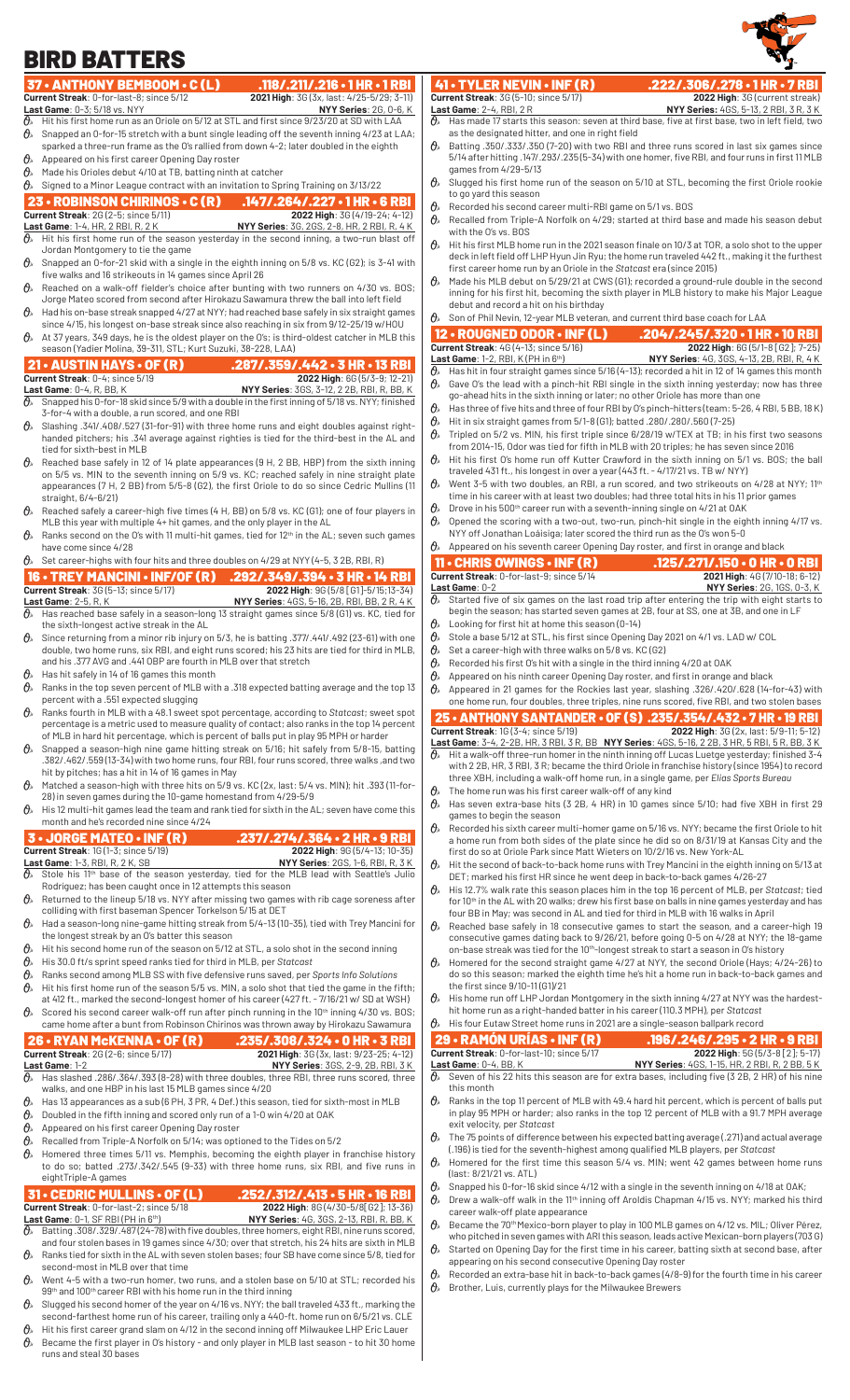|                          | ADDITIONAL HITTER INFO |         |     |  |                        |  |       |  |  |  |                        |       |                                |                 |                          |                          |                |                           |
|--------------------------|------------------------|---------|-----|--|------------------------|--|-------|--|--|--|------------------------|-------|--------------------------------|-----------------|--------------------------|--------------------------|----------------|---------------------------|
|                          |                        |         |     |  | <b>MULTI-HIT GAMES</b> |  |       |  |  |  | <b>MULTI-RBI GAMES</b> |       | <b>LAST HR</b>                 |                 |                          |                          |                | <b>MULTI-HR GAMES</b>     |
|                          | vs. LHP                | vs. RHP |     |  |                        |  | TOTAL |  |  |  |                        | TOTAL | (Date/Opponent/Pitcher)        |                 |                          | 2022 CAREER              |                | LAST (#HRS)               |
| Anthony Bemboom          | .182                   | .100    |     |  |                        |  |       |  |  |  |                        |       | 5/12/122 at STL (Matz)         |                 |                          |                          |                |                           |
| Robinson Chirinos        | .211                   | .081    |     |  |                        |  |       |  |  |  |                        |       | 5/19/22 vs. NYY (Montgomery)   |                 |                          |                          |                | 9/9/19 vs. 0AK(2) w/ HOU  |
| <b>Austin Hays</b>       | .158                   | .341    |     |  |                        |  |       |  |  |  |                        |       | 5/5/22 vs. MIN (Duran)         |                 |                          |                          |                | 9/15/21 vs. NYY (2)       |
| Trey Mancini             | .320                   | .276    | 10. |  |                        |  |       |  |  |  |                        |       | 5/15/22 at DET (García)        |                 | ۰                        | $\overline{\phantom{a}}$ | 9              | 6/20/21 vs. TOR(2)        |
| Jorge Mateo              | .217                   | .250    |     |  |                        |  |       |  |  |  |                        |       | 5/12/22 at STL (Matz)          |                 |                          |                          |                |                           |
| Ryan McKenna             | .231                   | .238    |     |  |                        |  |       |  |  |  |                        |       |                                |                 |                          |                          |                |                           |
| <b>Cedric Mullins</b>    | .250                   | .253    |     |  |                        |  |       |  |  |  |                        | h.    | 5/10/22 at STL (Naughton)      |                 |                          |                          | $\overline{4}$ | 6/19/21 vs. TOR(2)        |
| Tyler Nevin              | .278                   | .194    |     |  |                        |  |       |  |  |  |                        |       | 5/10/22 at STL (Naughton)      |                 |                          |                          |                |                           |
| Rougned Odor             | .200                   | .205    |     |  |                        |  |       |  |  |  |                        |       | 5/1/22 vs. BOS (Crawford)      | 13 <sup>7</sup> | $\sim$                   |                          | $13 \,$        | 9/27/20 vs. HOU(2) w/ TEX |
| Chris Owings             | .167                   | .063    |     |  |                        |  |       |  |  |  |                        |       | 7/11/21 at SD (Stammen) w/ COL |                 |                          |                          |                | 6/30/17 vs. COL(2) w/ ARI |
| <b>Anthony Santander</b> | .277                   | .212    |     |  |                        |  |       |  |  |  |                        |       | 5/19/22 vs. NYY (Luetge)       |                 | $\overline{\phantom{0}}$ |                          | հ              | 5/17/22 vs. NYY (2)       |
| Ramón Urías              | .139                   | .224    |     |  |                        |  |       |  |  |  |                        |       | 5/17/22 vs. NYY (Taillon)      |                 |                          |                          |                |                           |

| <b>O'S HITTERS</b> |   |    |  |    |              |           | 2022 VS. TAMPA BAY RAYS |    |            |                |            |            |       |                  |                |                 | <b>CAREER VS. TAMPA BAY RAYS</b> |    |           |           |            |    |            |           |            |             |            |
|--------------------|---|----|--|----|--------------|-----------|-------------------------|----|------------|----------------|------------|------------|-------|------------------|----------------|-----------------|----------------------------------|----|-----------|-----------|------------|----|------------|-----------|------------|-------------|------------|
| <b>PLAYER</b>      | G | AΒ |  | 2Β | 3В           | <b>HR</b> | <b>RBI</b>              | BB | <b>IBB</b> | S <sub>0</sub> | <b>AVG</b> | <b>OBP</b> | SLG   | G                | АΒ             |                 |                                  | 2B | <b>3B</b> | <b>HR</b> | <b>RBI</b> | BB | <b>IBB</b> | <b>SO</b> | <b>AVG</b> | <b>OBP</b>  | <b>SLG</b> |
| Anthony Bemboom    |   |    |  |    |              |           |                         | n  |            |                | .00C       | .000       | .000  |                  | $\overline{a}$ |                 |                                  |    |           |           |            | n. |            |           | .000       | .000        | .000       |
| Robinson Chirinos  |   |    |  |    |              |           |                         |    |            |                | .143       | 143        | .143  | 25               | 64             |                 | 14                               |    |           |           |            |    |            | 20        | .219       | .333        | .359       |
| Austin Hays        |   | 10 |  |    | $\Omega$     | $\Omega$  | 0                       |    | $\cap$     |                | .100       | 250        | .200  | 37               | 139            | 13 <sub>1</sub> | 29                               |    |           |           | 14         |    |            | 38        | .209       | .245        | .331       |
| Trey Mancini       |   |    |  |    |              |           |                         |    |            |                | 273        | 333        | .455  |                  | 274            | 37              |                                  |    |           |           | 29         |    |            | 79        | 263        | 327.        | .427       |
| Jorge Mateo        |   |    |  |    | <sup>n</sup> | $\Omega$  |                         |    | $\cap$     | 4              | .222       | .417       | .333  | $12^{\circ}$     | 44             | 6               | $15 \overline{\phantom{0}}$      |    |           |           |            |    |            | 12        | .341       | .396        | .545       |
| Ryan McKenna       |   |    |  |    |              |           |                         |    |            |                |            |            |       |                  |                |                 |                                  |    |           |           |            |    |            | h         | 0.083      | 0.313 0.083 |            |
| Cedric Mullins     |   | 11 |  | U  | $\Omega$     | $\Omega$  |                         |    | $\Omega$   |                | .182       | .308       | .182  | 37               | 125            | 16 <sup>°</sup> | 26                               |    |           |           |            |    |            | 44        | .208       | .277        | .336       |
| Tyler Nevin        |   |    |  |    |              |           |                         |    |            |                |            |            |       |                  |                |                 |                                  |    |           |           |            |    |            |           |            |             |            |
| Rougned Odor       |   |    |  |    | <sup>n</sup> | $\Omega$  |                         | n. | n.         |                | .111       | .111       | .111  | 43               | 151            | 16              | 28                               |    |           |           | 15.        |    |            | 38        | .185       | .233        | .384       |
| Chris Owings       | っ |    |  |    |              |           |                         |    |            |                | ,000       | .000       | .000. |                  | 30             |                 |                                  |    |           |           |            |    |            |           | 033        | 121         | .033       |
| Anthony Santander  |   | 8  |  |    |              |           |                         |    | $\cap$     |                | .375       | .545       | .750  | 43               | 153            | 13              | 38                               |    |           |           | 14         | 8  |            | 40        | .248       | .299        | .392       |
| Ramon Urías        |   |    |  |    |              |           |                         |    |            |                | .273       | .273       | .455  | 15 <sup>15</sup> | 50             | h               |                                  |    |           |           |            |    |            |           | 240        | .309        | .360       |

| <b>O'S PITCHERS</b> |                |          |              |   |        |            |          | <b>2022 VS. TAMPA BAY RAYS</b> |                |           |                |          |                   |            |              |              |              |               |    | <b>CAREER VS. TAMPA BAY RAYS</b> |    |              |    |                |              |           |                   |         |
|---------------------|----------------|----------|--------------|---|--------|------------|----------|--------------------------------|----------------|-----------|----------------|----------|-------------------|------------|--------------|--------------|--------------|---------------|----|----------------------------------|----|--------------|----|----------------|--------------|-----------|-------------------|---------|
| <b>PLAYER</b>       | W              |          | SV           | G | GS     | <b>INN</b> | н        | R                              | ER             | <b>HR</b> | BB             | SO.      | <b>ERA</b>        | <b>AVG</b> | W            |              | <b>SV</b>    | G             | GS | <b>INN</b>                       |    | R            | ER | ΗR             | BB           | <b>SO</b> |                   | ERA AVG |
| Keegan Akin         | $\mathbf{0}$   | $\cap$   |              |   |        | 3.0        |          | n                              | $\Omega$       | 0         |                |          | 0.00 <sub>1</sub> | .100       | $\Omega$     |              |              |               |    | 10.5                             |    | $\mathsf{h}$ |    |                |              | 9         | 4.35              | .282    |
| Bryan Baker         |                |          |              |   |        |            |          |                                |                |           |                |          | .50               | .143       |              |              |              |               |    |                                  |    |              |    |                |              |           | 4.50              | .143    |
| Félix Bautista      | $\overline{0}$ | $\cap$   | $\Box$       |   |        |            |          | n.                             | $\Omega$       | $\Omega$  |                |          | 0.00              | .200       | $\mathbf{0}$ | $\Omega$     | <sup>n</sup> |               | n. |                                  |    | $\Omega$     |    | $\Omega$       | $\Omega$     |           | 0.00              | .200    |
| Kyle Bradish        |                |          |              |   |        |            |          |                                |                |           |                |          |                   |            |              |              |              |               |    |                                  |    |              |    |                |              |           |                   |         |
| Logan Gillaspie     |                |          |              |   |        |            |          |                                |                |           |                |          |                   |            |              |              |              |               |    |                                  |    |              |    |                |              |           |                   |         |
| Joey Krehbiel       |                |          |              |   |        | 2.0        |          |                                |                |           |                |          | 0.00              | .286       |              |              |              |               |    | 2.0                              |    |              |    |                |              |           | 0.00              | .286    |
| Jorge López         | $\mathbf{0}$   | $\Omega$ | $\Box$       |   | $\cap$ | 0.2        |          | 0.                             | $\Omega$       | $\Omega$  | 2              | $\Omega$ | $\Box$            | 0.5        | $\mathbf{0}$ | 4            | $\cap$       | $\mathcal{R}$ | h  | 26.1                             | 32 | 15           | 15 | $\overline{4}$ | 12           | 23        | 5.13              | .305    |
| Jordan Lyles        |                |          |              |   |        | 5.0        |          | 'n                             |                |           |                |          | 9.0C              | .368       |              |              |              |               |    |                                  |    |              |    |                |              |           | 4.29              | .263    |
| Cionel Pérez        | $\mathbf{0}$   | $\cap$   |              |   |        | 1.0        | $\Omega$ | 0                              | $\Omega$       | $\Omega$  |                |          | 0.00 <sub>1</sub> | .000       | $\Omega$     | <sup>n</sup> | n            |               |    | 1.0                              |    | $\Omega$     |    |                | <sup>n</sup> |           | 0.00 <sub>1</sub> | .000    |
| Dillon Tate         | 0              |          |              |   |        | ۱.۵        |          |                                |                |           |                |          | 9.00              | .250       |              |              |              |               |    | 10.0                             |    |              |    |                |              |           | 6.30              | .351    |
| Nick Vespi          |                |          |              |   |        |            |          |                                |                |           |                |          |                   |            |              |              |              |               |    |                                  |    |              |    |                |              |           |                   |         |
| Spenser Watkins     |                |          |              |   |        |            |          |                                |                |           |                |          |                   |            |              |              |              |               |    | 21f                              |    | 16           | 15 | $\mathsf{h}$   | h            |           | 6.43              | .303    |
| Tyler Wells         | $\overline{0}$ |          | $\mathbf{0}$ |   |        | 1.2        |          | 4                              | $\overline{4}$ |           | $\overline{2}$ |          | 21.60 .429        |            | $\Omega$     |              |              |               |    | 7.2                              |    | 6            | 6  |                | $\Omega$     | 14        | 7.04              | .241    |
| Bruce Zimmermann    |                |          |              |   |        |            |          |                                |                |           |                |          |                   |            |              |              |              |               |    | 8.2                              |    | 8            |    |                | 4            | b         | 8.31              | .294    |

### 2022 RECENT TRANSACTIONS

- **DATE PLAYER(S) & TRANSACTION** 5/1 Optioned **OF Ryan McKenna** to Triple-A Norfolk (postgame). 5/2 Designated **INF Kelvin Gutiérrez** for assignment. 5/5 Claimed **LHP Logan Allen** off waivers from the Cleveland Guardians...Optioned **RHP Travis Lakins, Sr.** to Triple-A Norfolk (postgame).
- 5/6 **Activated LHP Logan Allen.**<br>5/8 Added RHP Travis Lakins. Sr 5/8 Added **RHP Travis Lakins, Sr.** from Triple-A Norfolk to serve as the 27th man for the doubleheader...Returned 27th man **RHP Travis Lakins, Sr.** to Triple-A Norfolk (postgame). 5/10 Placed **RHP Jorge López** on the Bereavement List...Recalled **RHP Travis Lakins, Sr.**
- from Triple-A Norfolk...<br>5/11 Optioned **RHP Travis Lakins, Sr.** to Triple-A Norfolk (postgame).
- 5/11 Optioned **RHP Travis Lakins, Sr.** to Triple-A Norfolk (postgame).<br>5/12 Selected the contract of **RHP Denyi Reyes from Triple-A Norfolk...Recalled INF Rylan**<br>**Bannon** from Triple-A Norfolk...Optioned LHP Paul Fry to Tr
- 
- waivers from the Pittsburgh Pirates and optioned him to Triple-A Norfolk...Designated
- **LHP Paul Fry** for assignment. 5/17 Selected the contract of **LHP Nick Vespi** from Triple-A Norfolk...Recalled **RHP Logan Gillaspie** from Triple-A Norfolk...Designated **LHP Logan Allen** for assignment...<br>Optioned **INF Rylan Bannon** to Triple-A Norfolk.<br>5/18 Acquired **RHP Luis Osorio** from the Arizona Diamondbacks in exchange for **LHP Paul Fr**
- 5/20 **LHP Logan Allen** cleared outright waivers and assigned to Triple-A Norfolk.

# **EUTAW STREET HOME RUNS**<br>R(Team) **DPP (Pitcher)**

### **DATE PLAYER (Team) OPP. (Pitcher) DISTANCE**

### **2022 totals - 0**

**\*Total since 1992 - 113**

60 by opponents, 53 by Orioles

|             | <b>SECOND DECK HOME RUNS AT ORIOLE PARK (LF)</b> |                    |                 |  |  |  |  |  |  |  |  |  |  |
|-------------|--------------------------------------------------|--------------------|-----------------|--|--|--|--|--|--|--|--|--|--|
| <b>DATE</b> | PLAYER (Team)                                    | OPP. (Pitcher)     | <b>DISTANCE</b> |  |  |  |  |  |  |  |  |  |  |
| 6/11/95     | Rex Hudler (CAL)                                 | at BAL (Moyer)     | No data         |  |  |  |  |  |  |  |  |  |  |
| 8/7/11      | Mark Reynolds (BAL)                              | vs. TOR (Romero)   | 450 ft.         |  |  |  |  |  |  |  |  |  |  |
| 6/2/17      | Manny Machado (BAL)                              | vs. BOS (Porcello) | 465 ft.         |  |  |  |  |  |  |  |  |  |  |
| 6/20/17     | Edwin Encarnacion (CLE)                          | at BAL (Tillman)   | 466 ft.         |  |  |  |  |  |  |  |  |  |  |
| 9/2/20      | Pete Alonso (NYM)                                | at BAL (Means)     | 409 ft.         |  |  |  |  |  |  |  |  |  |  |
| 6/8/21      | Maikel Franco (BAL)                              | vs. NYM (Gsellman) | 423 ft.         |  |  |  |  |  |  |  |  |  |  |
|             |                                                  |                    |                 |  |  |  |  |  |  |  |  |  |  |

**2022 totals - 0 \*Total since 1992 - 6**

3 by opponents, 3 by Orioles

### W-L BY BATTING ORDER

- **1** Mullins (13-24), Hays (2-0)
- **2** Mancini (6-8), Santander (4-4), Mountcastle (2-6), Hays (1-3), Urías (2-2), Mateo (0-1)
- **3** Santander (5-15), Mancini (5-7), Mountcastle (4-2), Hays (1-0)
- **4** Hays (6-7), Mountcastle (3-6), Mancini (2-7), Santander (4-2), Urías (0-2)
- **5** Odor (4-8), Urías (2-7), Mountcastle (4-1), Hays (1-3), Nevin (1-2),
- Santander (1-1), Mateo (1-1), McKenna (1-0), Mancini (0-1)
- **6** Odor (4-8), Nevin (3-4), Urías (3-4), Hays (2-3), Chirinos (2-2), Mateo (1-2), Santander (0-1)
- **7** Urías (3-4), Nevin (3-3), Mateo (3-3), Hays (1-4), McKenna (1-4),
- Chirinos (2-2), Owings (1-2), Bannon (1-1), Odor (0-1)
- **8** Chirinos (6-6), Bemboom (4-7), Mateo (1-6), Gutiérrez (3-3), McKenna (1-0), Nevin (0-1)
- **9** Mateo (7-7), Owings (7-4), Chirinos (1-2), Bemboom (0-4), McKenna (0-3), Bannon (0-2), Gutiérrez (0-2)

Number of different batting orders used: 36 (does not include pitcher's slot)

### W-L BY STARTING POSITION

- **1B** Mountcastle (10-13), Mancini (4-7), Nevin (1-4)
- **2B** Odor (8-17), Owings (6-2), Urías (1-5)
- **3B** Urías (8-12), Gutiérrez (3-5), Nevin (3-4), Bannon (1-2), Owings (0-1)
- **SS** Mateo (13-20), Owings (2-2), Urías (0-2)<br>**LF** Havs (11-12), Santander (3-5), McKenna (
- **LF** Hays (11-12), Santander (3-5), McKenna (0-4), Nevin (1-1), Mancini (0-1), Owings (0-1)
- **CF** Mullins (13-22), McKenna (2-1), Hays (0-1)
- **RF** Santander (8-15), Hays (3-6), Mancini (2-1), McKenna (1-2), Nevin (1-0)
- **C** Chirinos (11-13), Bemboom (4-11)
- **DH** Mancini (7-14), Santander (3-3), Mountcastle (3-2), Nevin (1-1), Mullins (0-2), Urías (1-0), Bannon (0-1), Hays (0-1)

| <b>ORIOLES CAREER EJECTIONS</b> |             |        |                |               |  |  |  |  |  |  |
|---------------------------------|-------------|--------|----------------|---------------|--|--|--|--|--|--|
| <b>I O'S EJECTIONS</b>          | DATE (LAST) | OPP.   | <b>REASON</b>  | <b>UMPIRE</b> |  |  |  |  |  |  |
| Brandon Hyde (7)                | 4/21/22     | at OAK | Tag play at 1B | Rob Drake     |  |  |  |  |  |  |
| Trey Mancini (1)                | 4/21/22     | at OAK | Tag play at 1B | Rob Drake     |  |  |  |  |  |  |

|               | <b>ORIOLES CHALLENGES</b> |                      |                                   |                   |                      |               |                    |  |  |  |  |  |
|---------------|---------------------------|----------------------|-----------------------------------|-------------------|----------------------|---------------|--------------------|--|--|--|--|--|
| <b>DATE</b>   | <b>INNING</b>             | <b>BATTER/RUNNER</b> | <b>PLAY TYPE</b>                  | LOCATION          | <b>CALL ON FIELD</b> | <b>RULING</b> | <b>O'S SUCCESS</b> |  |  |  |  |  |
| $4/8$ at TB   | B7                        | Kevin Kiermaier (TB) | Force Play                        | <b>First Base</b> | Safe                 | Overturned    | $1/1(100.0\%)$     |  |  |  |  |  |
| 4/11 vs. MIL  | B8                        | Austin Hays (BAL)    | Stadium Boundary                  | First Base        | In Play              | Confirmed     | $1/2(50.0\%)$      |  |  |  |  |  |
| 4/16 vs. NYY  | T5                        | Anthony Rizzo (NYY)  | Tag Play                          | Home Plate        | Safe                 | Overturned    | 2/3 (66.7%)        |  |  |  |  |  |
| 4/19 at OAK   | B <sub>6</sub>            | Billy McKinney (OAK) | Force Play                        | <b>First Base</b> | Safe                 | Overturned    | $3/4(75.0\%)$      |  |  |  |  |  |
| 4/20 at 0AK   | R <sub>2</sub>            | Seth Brown (OAK)     | Tag Play                          | Home Plate        | Safe                 | Overturned    | $4/5(80.0\%)$      |  |  |  |  |  |
| $4/24$ at LAA | <b>B4</b>                 | Tyler Wade (LAA)     | Force Play                        | <b>First Base</b> | Safe                 | Overturned    | 5/6 (83.3%)        |  |  |  |  |  |
| $4/24$ at LAA | B7                        | Jared Walsh (LAA)    | Hit by Pitch                      | Home Plate        | Hit by Pitch         | Stands        | 5/7(71.4%          |  |  |  |  |  |
| $5/3$ vs. MIN | <b>B4</b>                 | Tyler Nevin (BAL)    | Tag Play                          | Second Base       | Out                  | Stands        | $5/8(62.5\%)$      |  |  |  |  |  |
| 5/5 vs. MIN   | T <sub>3</sub>            | Trevor Larnach (MIN) | Tag Play                          | Home Plate        | Safe                 | Overturned    | $6/8(75.0\%)$      |  |  |  |  |  |
| 5/19 vs. NYY  | B <sub>6</sub>            | Mateo                | Catcher's Interference Home Plate |                   | No Interference      | Overturned    | 7/9 (77.8%)        |  |  |  |  |  |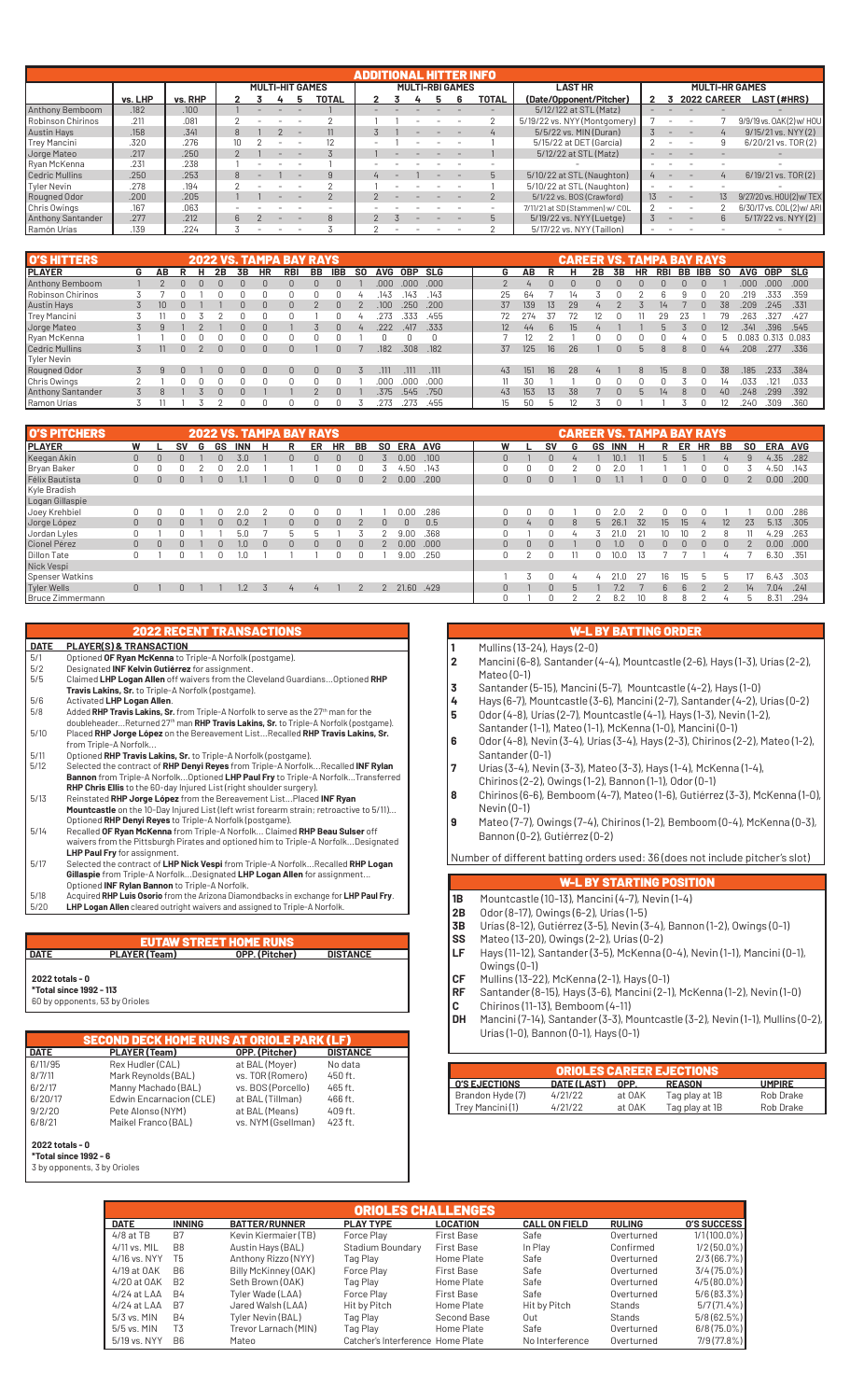|                                         | <b>2022 BY THE NUMBERS</b> |                    |                    |
|-----------------------------------------|----------------------------|--------------------|--------------------|
|                                         | <b>HOME</b>                | AWAY               | TOTAL              |
| Overall                                 | $10 - 10$                  | $5 - 14$           | $15 - 24$          |
| <b>MONTH</b>                            | <b>HOME</b>                | <b>AWAY</b>        | <b>TOTAL</b>       |
| April (21)                              | $4 - 4$                    | $3 - 10$           | $7 - 14$           |
| May(30)                                 | $6 - 6$                    | $2 - 4$            | $8 - 10$           |
| June (27)                               | $0-0$                      | $0 - 0$            | $0 - 0$            |
| July (25)                               | $0 - 0$                    | $0 - 0$            | $0 - 0$            |
| August (27)                             | $0 - 0$                    | $0 - 0$            | $0 - 0$            |
| September (27)                          | $0 - 0$                    | $0 - 0$            | $0 - 0$            |
| October (5)                             | $0 - 0$                    | $0 - 0$            | $0 - 0$            |
| <b>TOTAL (162)</b>                      | $10 - 10$                  | $5 - 14$           | $15 - 24$          |
| <b>DAY OF WEEK</b>                      | <b>HOME</b>                | <b>AWAY</b>        | <b>TOTAL</b>       |
| Monday (17)                             | $2 - 2$                    | $0 - 1$            | $2 - 3$            |
| Tuesday (25)                            | $0 - 3$                    | $1 - 2$            | $1 - 5$            |
| Wednesday (25)                          | $1 - 2$                    | $1 - 2$            | $2 - 4$            |
| Thursday (16)                           | $2 - 0$                    | $1 - 2$            | $3 - 2$            |
| Friday (26)                             | $1 - 1$                    | $1 - 2$            | $2 - 3$            |
| Saturday (27)                           | $1 - 1$                    | $1 - 2$            | $2 - 3$            |
| Sunday (26)                             | $3 - 1$                    | $0 - 3$            | $3 - 4$            |
| <b>TOTAL (162)</b>                      | $10 - 10$                  | $5 - 14$           | $15 - 24$          |
| <b>VS. AL EAST</b>                      | <b>HOME</b>                | <b>AWAY</b>        | <b>TOTAL</b>       |
| Boston Red Sox (19)                     | $2 - 1$                    | $0 - 0$            | $2 - 1$            |
| New York Yankees (19)                   | $3 - 4$                    | $0 - 3$            | $3 - 7$            |
| Tampa Bay Rays (19)                     | $0 - 0$                    | $0 - 3$            | $0 - 3$            |
| Toronto Blue Jays (19)                  | $0 - 0$<br>5-5             | $0 - 0$<br>$0 - 6$ | $0-0$<br>5-11      |
| <b>TOTAL (76)</b>                       |                            |                    |                    |
| <b>VS. AL CENTRAL</b>                   | <b>HOME</b>                | <b>AWAY</b>        | <b>TOTAL</b>       |
| Chicago White Sox (7)                   | $0 - 0$                    | $0 - 0$            | $0 - 0$            |
| Cleveland Guardians (6)                 | $0 - 0$                    | $0 - 0$            | $0 - 0$            |
| Detroit Tigers (6)                      | $0 - 0$                    | $0 - 3$            | $0 - 3$            |
| Kansas City Royals (7)                  | $2 - 1$                    | $0 - 0$            | $2 - 1$            |
| Minnesota Twins(7)<br><b>TOTAL (33)</b> | $2 - 2$<br>$4 - 3$         | $0 - 0$<br>$0 - 3$ | $2 - 2$<br>$4 - 6$ |
| <b>VS. AL WEST</b>                      | HOME                       | <b>AWAY</b>        | <b>TOTAL</b>       |
| Houston Astros (7)                      | $0-0$                      | 0-0                | $0 - 0$            |
| Los Angeles Angels (7)                  | $0 - 0$                    | $2 - 1$            | $2 - 1$            |
| Oakland Athletics (7)                   | $0-0$                      | $1 - 3$            | $1 - 3$            |
| Seattle Mariners (6)                    | $0 - 0$                    | $0 - 0$            | $0 - 0$            |
| Texas Rangers (6)                       | $0 - 0$                    | $0 - 0$            | $0-0$              |
| <b>TOTAL (33)</b>                       | $0-0$                      | $3 - 4$            | $3 - 4$            |
| <b>VS. NL EAST</b>                      | <b>HOME</b>                | <b>AWAY</b>        | <b>TOTAL</b>       |
| Washington Nationals (4)                | $0-0$                      | $0-0$              | $0-0$              |
| TOTAL (4)                               | $0-0$                      | $0-0$              | $0-0$              |
| <b>VS. NL CENTRAL</b>                   | <b>HOME</b>                | <b>AWAY</b>        | <b>TOTAL</b>       |
| Chicago Cubs (4)                        | $0 - 0$                    | $0 - 0$            | $0 - 0$            |
| Cincinnati Reds(3)                      | $0 - 0$                    | $0 - 0$            | $0 - 0$            |
| Milwaukee Brewers (3)                   | $1 - 2$                    | $0 - 0$            | $1 - 2$            |
| Pittsburgh Pirates (3)                  | $0 - 0$                    | $0 - 0$            | $0 - 0$            |
| St. Louis Cardinals (3)                 | $0 - 0$                    | $2 - 1$            | $2 - 1$            |
| <b>TOTAL (16)</b>                       | $1 - 2$                    | $2 - 1$            | $3 - 3$            |

## BALTIMORE ORIOLES - WALK-OFF AND MISC. HOME RUNS

|      |                                   | Baltimore Orioles Walk-off Wins                             |                |                |                    |                   |                |             |
|------|-----------------------------------|-------------------------------------------------------------|----------------|----------------|--------------------|-------------------|----------------|-------------|
| Date | Score                             | <b>Batter/Runner</b>                                        | <b>Action</b>  | <b>RBI</b>     | <b>Pitcher</b>     |                   | <b>INN</b>     | <b>OUTS</b> |
| 4/15 | NYY 1@ BAL 2                      | Ramón Urías                                                 | <b>BB</b>      | 1              | Aroldis Chapman    |                   | 11             | 2           |
| 4/30 | BOS 1@ BAL 2                      | Robinson Chirinos E1                                        |                | 0              |                    | Hirokazu Sawamura | 10             | 0           |
| 5/19 | NYY 6 @ BAL 9                     | Anthony Santander HR                                        |                | 3              | Lucas Luetge       |                   | 9              | 1           |
|      | pponent Walk-off Wins             |                                                             |                |                |                    |                   |                |             |
| Date | <b>Score</b>                      | Batter/Runner                                               | <b>Action</b>  | <b>RBI</b>     | <b>Pitcher</b>     |                   |                | INN OUTS    |
| N/A  |                                   |                                                             |                |                |                    |                   |                |             |
|      |                                   | Baltimore Orioles Back-to-Back Home Runs                    |                |                |                    |                   |                |             |
| Date | Score                             | <b>Batters</b>                                              |                | <b>Pitcher</b> |                    | <b>INN</b>        | <b>OUTS</b>    |             |
| 5/5  | MIN 3 @ BAL 5                     | Hays/Mountcastle                                            |                | Duran          |                    | 8                 | 1              |             |
| 5/13 | BAL 2 @ DET 4                     | Mancini/Santander Barnes                                    |                |                |                    | 8                 | 0              |             |
|      |                                   | pponent Back-to-Back Home Runs                              |                |                |                    |                   |                |             |
| Date | Score                             | <b>Batters</b>                                              |                | <b>Pitcher</b> |                    | <b>INN</b>        | <b>OUTS</b>    |             |
| 4/26 | <b>BAL 8 @ NYY 12</b>             | Judge/Rizzo                                                 |                |                | Alexander Wells    | 8                 | 2              |             |
| 5/16 | NYY 6 @ BAL 2                     | Donaldson/Rizzo                                             |                | Félix Bautista |                    | 9                 | 1              |             |
|      |                                   | Baltimore Orioles Grand Slams                               |                |                |                    |                   |                |             |
| Date | Score                             | <b>Batter</b>                                               |                | <b>Pitcher</b> |                    | <b>INN</b>        | <b>OUTS</b>    |             |
| 4/12 | MIL 5 @ BAL 4                     | <b>Cedric Mullins</b>                                       |                | Eric Lauer     |                    | 2                 | $\overline{2}$ |             |
|      |                                   |                                                             |                |                |                    |                   |                |             |
|      | Opponent Grand Slams              |                                                             |                |                |                    |                   |                |             |
| Date | Score                             | <b>Batter</b>                                               |                | Pitcher        |                    | <b>INN</b>        | <b>OUTS</b>    |             |
| 4/24 | BAL 6 @ LAA 7                     | Jo Adell                                                    |                |                | Travis Lakins, Sr. | 1                 | 0              |             |
| 5/1  | BOS 5 @ BAL 9                     | J.D. Martinez                                               |                |                | Travis Lakins, Sr. | 9                 | 1              |             |
|      |                                   |                                                             |                |                |                    |                   |                |             |
|      |                                   | Baltimore Orioles Inside-the-Park Home Runs                 |                |                |                    |                   |                |             |
| Date | Score                             | Batter                                                      | RBI            |                | Pitcher            | <b>INN</b>        | <b>OUTS</b>    |             |
| N/A  |                                   |                                                             |                |                |                    |                   |                |             |
|      |                                   | Opponent Inside-the-Park Home Runs                          |                |                |                    |                   |                |             |
| Date | Score                             | Batter                                                      | RBI            |                | <b>Pitcher</b>     | <b>INN</b>        | <b>OUTS</b>    |             |
| 5/10 | BAL 5 @ STL 3                     | Harrison Bader                                              | 2              |                | Kyle Bradish       | 6                 | U              |             |
|      |                                   |                                                             |                |                |                    |                   |                |             |
|      |                                   | Ialtimore Orioles Pinch-Hit Home Runs                       |                |                |                    |                   |                |             |
| Date | <b>Score</b>                      | Batter                                                      | RBI            |                | Pitcher            | <b>INN</b>        | <b>OUTS</b>    |             |
| N/A  |                                   |                                                             |                |                |                    |                   |                |             |
|      |                                   |                                                             |                |                |                    |                   |                |             |
|      |                                   | <b>Opponent Pinch-Hit Home Runs</b>                         |                |                |                    |                   |                |             |
| Date | Score                             | <b>Batter</b>                                               | <b>RBI</b>     |                | Pitcher            | <b>INN</b>        | <b>OUTS</b>    |             |
| N/A  |                                   |                                                             |                |                |                    |                   |                |             |
|      |                                   |                                                             |                |                |                    |                   |                |             |
| Date | <b>Score</b>                      | <b>Baltimore Orioles Leadoff Home Runs</b><br><b>Batter</b> | <b>Pitcher</b> |                |                    | <b>INN</b>        | <b>OUTS</b>    |             |
| N/A  |                                   |                                                             |                |                |                    |                   |                |             |
|      |                                   |                                                             |                |                |                    |                   |                |             |
|      |                                   |                                                             |                |                |                    |                   |                |             |
|      | <b>Opponent Leadoff Home Runs</b> |                                                             | Pitcher        |                |                    | <b>INN</b>        | <b>OUTS</b>    |             |
| Date | Score                             | <b>Batter</b>                                               |                |                |                    |                   |                |             |

**BATTING**<br>Eutaw St. Home Run Eutaw St. Home Run Anthony Santander, 8/24/21 vs. LAA (Wantz)<br>Coponent Anthony Sandy León, 7/27/21 (Watkins) Opponent Sandy León, 7/27/21 (Watkins) Second Deck Home Run in LF at OPACY<br>
Opponent Pete Alonso, 9/2/20 (Means)<br>
Copponent Pete Alonso, 9/2/20 (Means)<br>
Two Grand Slams in One Game Reimold, Clevenger, 9/11/15 vs. KC (Herrera, Chamberlain)<br>
Trey Mancini, 7/11/21 Pinch-Hit Walk-Off Home Run Nolan Reimold, 7/24/16 vs. CLE (Allen) Pinch-Hit Grand Slam Dwight Evans, 7/26/91 vs. OAK (Nelson) Inside the Park Home Run Austin Hays, 8/11/20 at PHI (Guerra) LH & RH Home Run, Same Game Anthony Santander, 5/16/22 vs. NYY (Severino, Chapman) Individual 2-Home Run Game Anthony Santander, 5/16/22 vs. NYY (Severino, Chapman) Individual 3-Home Run Game Ryan Mountcastle, 6/19/21 vs. TOR (Manoah, Kay) Pinch-Hit Grand Siam<br>
Inside the Park Home Run<br>
LH & RH Home Run, Same Game<br>
LH & RH Home Run, Same Game<br>
LH & RH Home Run, Same Game<br>
Anthony Santander, 5/16/22 vs<br>
Individual 3-Home Run Game<br>
Home Run in Consecutive Game Home Run in Consecutive Games Cedric Mullins, 5/4-5/5 vs. MIN Home Run in 3 Consecutive Games Cedric Mullins, 9/5-7/21 at NYY, vs. KC Home Run in 4 Consecutive Games DJ Stewart, 9/5-9/20 vs. NYY, at NYM Home Run in 5 Consecutive Games Jonathan Schoop, 7/22-27/18 vs. TOR, BOS, TB Home Run in 6 Consecutive Games Chris Davis, 9/26-10/2/12 vs. TOR, BOS, & TB 4-Home Run Game, Team 9/11/21 vs. TOR (G1) 5-Home Run Game, Team 5/5/22 vs. MIN 6-Home Run Game, Team 6/19/21 vs. TOR 7-Home Run Game, Team<br>8+-Home Run Game, Team 8+-Home Run Game, Team 6/16/15 vs. PHI (8) Back-to-Back HR Mancini-Santander, 5/13/22 at DET (8<sup>th</sup> inning) Back-to-Back HR to Start a Game Smith-Machado, 7/7/17 at MIN Back-to-Back-to-Back HR Schoop-Davis-Mancini, 8/6/17 vs. DET (1<sup>st</sup> inning) Leadoff Home Run<br>
Walk-Off Home Run<br>
Walk-Off Grand Slam<br>
Walk-Off Grand Slam<br>
Walk-Off Home Run, Eutaw St.<br>
Walk-Off Home Run, Eutaw St.<br>
Walk-Off Home Run, Eutaw St.<br>
Walk-Off Home Run, Eutaw St.<br>
Walk-Off Home Run, Euta Walk-Off Grand Slam<br>Walk-Off Home Run, Eutaw St.<br>Home Run, 15<sup>th</sup> Inning or later<br>Home Run, 17<sup>th</sup> Inning or later<br>Home Run by a Pitcher Home Run, 17<sup>th</sup> Inning or later and the Madam Jones, 5/6/12 at BOS<br>Home Run by a Pitcher Zack Britton, 7/3/11 at ATL<br>2-Home Run Game by a Pitcher Mill Pappas, 8/27/61 at MIN 2-Home Run Game by a Pitcher Milt Pappas, 8/27/61 at MIN Oriole to hit a Home Run for 1<sup>st</sup> ML hit Trey Mancini, 9/20/16 vs. BOS<br>Oriole w/ 2 home runs in one inning Mark Trumbo, 4/15/16 at TEX (7<sup>th</sup> inning) Oriole w/ 3 home runs in consecutive innings Manny Machado, 8/7/16 at CWS ( $1^{\text{st}}$ ,  $2^{\text{nd}}$ ,  $3^{\text{rd}}$  inning) 5-Hit Game Cedric Mullins, 6/5/21 vs. CLE 6-Hit Game Cal Ripken, Jr., 6/13/99 at ATL 5-RBI Game Trey Mancini, 5/19/21 vs. TB 6-RBI Game Pedro Severino, 8/26/21 vs. LAA 7-RBI Game Manny Machado, 8/18/17 vs. LAA 8-RBI Game Chris Hoiles, 8/14/98 at CLE 9-RBI Game Eddie Murray, 8/26/85 at CAL  **PITCHING** Perfect Game<br>
No-Hitter<br>
1-Hitter<br>
Complete Game No-Hitter 5/5/21 (Means at SEA) 1-Hitter 7/21/19 (Wojciechowski, Fry, Givens vs. BOS) Complete Game 5/5/21 (Means at SEA) Shutout 5/5/21 (Means at SEA)<br>Team Shutout 6/2012/11 views Fry. Tai Consecutive Shutouts, Pitcher Mike Mussina (2), 9/26-10/1/95<br>Consecutive CG, Team 5/13-14/11 (Guthrie/Bergesen)<br>Consecutive Shutouts, Team 6/28-29/19 vs. CLE 10+ Strikeout Game, Pitcher 5/10/22 (Bradish at STL, 11) 15+ Strikeout Game, Pitcher 7/7/07 (Bedard at TEX, 15) 10+ Strikeout Game, Team 5/18/22 vs. NYY (10) 15+ Strikeout Game, Team 4/16/21 at TEX (15) 15+ Strikeout Garrie, Team<br>4+ Strikeouts in an inning Mike Cuellar (4), 5/29/70 at CAL  **MISCELLANEOUS WINNING SWEEPS**

# Back-to-Back-to-Back HR to Start a Game Flaherty-Hardy-Markakis, 5/10/12 vs. TEX (G1, Lewis) 2 Back-to-Back HRs, Same Game Jones-Mancini (4th inning), Mancini-Trumbo (6th inning) 8/10/17 at OAK

LAST TIME IT HAPPENED

 Team Shutout 4/20/22 (Lyles, Fry, Tate, Baker, López at OAK) Consecutive CG, Pitcher Sidney Ponson (2), 5/16-22/04 Hit for the Cycle<br>
Steal of Home<br>
Steal of Home<br>
Position Player to Pitch<br>
Position Player to Pitch<br>
Austin Wynns, 8/14/21 at BOS (1.0 IP, 1 H, ER, HR)<br>
Triple Play Turned<br>
Scoring: 5-4-3 (Machado-Schoop-Davis)<br>
Scoring: 5 2-Game, at OPACY June 6-7, 2017 vs. PIT 2-Game, Road June 5-6, 2018 at NYM 3-Game, at OPACY July 23-July 25, 2021 vs. WSH 3-Game, Road June 28-30, 2021 at HOU 4-Game, at OPACY July 17-20, 2017 vs. TEX 4-Game, Road August 22-25, 2011 at MIN Doubleheader June 25, 2016 vs. TB

|                          |    |    | <b>OUTFIELD ASSISTS</b> |    |       |                     |
|--------------------------|----|----|-------------------------|----|-------|---------------------|
| <b>Outfielder</b>        | 1B | 2Β | 3B                      | НP | TOTAL | <b>ERRORS (F-T)</b> |
| Austin Hays              |    |    |                         |    |       | $0 - 0$             |
| <b>Trey Mancini</b>      |    |    |                         |    |       | $1 - 0$             |
| Ryan McKenna             |    |    |                         |    |       | $2 - 0$             |
| <b>Cedric Mullins</b>    |    |    |                         |    |       | $0 - 0$             |
| <b>Tyler Nevin</b>       |    |    |                         |    |       | $0 - 1$             |
| <b>Anthony Santander</b> |    |    |                         |    |       | 1–1                 |
| <b>Team Totals</b>       |    |    |                         |    |       | $4 - 2$             |

|               |               |           |               | <b>CATCHING BREAKDOWN</b> |       |            |           |
|---------------|---------------|-----------|---------------|---------------------------|-------|------------|-----------|
|               | <b>Errors</b> |           | <b>SBs</b>    | Pick-offs                 |       |            |           |
| Catcher       | F-T-C         | <b>PB</b> | <b>CS-ATT</b> | 1B-2B-3B                  | Inn.  | <b>ERA</b> | $W-L(GS)$ |
| Bemboom       | $n - 2 - 1$   | 0         | 1-6           | $0 - 0 - 0$               | 141.0 | 3.45       | $4 - 11$  |
| Chirinos      | $0 - 0 - 0$   |           | $4 - 10$      | $0 - 0 - 0$               | 199.0 | 4.16       | $11 - 13$ |
| <b>Totals</b> | $0 - 2 - 1$   | 2         | $5-16$        | $0 - 0 - 0$               | 340.0 | 3.86       | $15 - 24$ |

|      |                     |         | <b>ORIOLES WHO MADE THEIR MAJOR LEAGUE DEBUT IN 2022</b> |                                   |
|------|---------------------|---------|----------------------------------------------------------|-----------------------------------|
| Date | <b>Plaver</b>       | Opp.    | <b>Stats</b>                                             | <b>Notes</b>                      |
| 4/10 | RHP Félix Bautista  | at TB   | $1.1$ IP, H, $2K$                                        | Entered in 2 <sup>nd</sup> inning |
| 4/29 | RHP Kyle Bradish    | vs. BOS | 6.0 IP, 5 H, 3 R, 2 ER, BB, K, HR, WP                    | Starter                           |
| 5/12 | Rylan Bannon        | at STL  | $1-4. K$                                                 | Started at 3B                     |
| 5/13 | RHP Denyi Reyes     | at DFT  | 2.0 IP, 2 K                                              | Entered in $7th$ inning           |
| 5/17 | RHP Logan Gillaspie | vs. NYY | 2.0 IP, 3 H, K                                           | Entered in 8 <sup>th</sup> inning |

|                | <b>SCORING BY INNING</b> |                |
|----------------|--------------------------|----------------|
| <b>Innings</b> | Opponents                | <b>Orioles</b> |
| 1              | 20                       | 6              |
| $\overline{2}$ | 19                       | 15             |
| 3              | 17                       | 18             |
| 4              | 14                       | 8              |
| 5              | 22                       | 19             |
| 6              | 26                       | 21             |
| 7              | 21                       | 14             |
| 8              | 12                       | 17             |
| 9              | 14                       | 11             |
| <b>Extras</b>  | N                        | $\overline{2}$ |
| <b>Totals</b>  | 165                      | 131            |
|                |                          |                |

|               | <b>MULTI-RUN INNINGS</b> |                |
|---------------|--------------------------|----------------|
| <b>Runs</b>   | Opponents Orioles        |                |
| 2             | 25                       | 16             |
| 3             |                          | 11             |
|               | 10                       | $\overline{2}$ |
| 5             |                          |                |
| 6             |                          | 3              |
| 7+            |                          |                |
| <b>Totals</b> |                          | 33             |

N/A